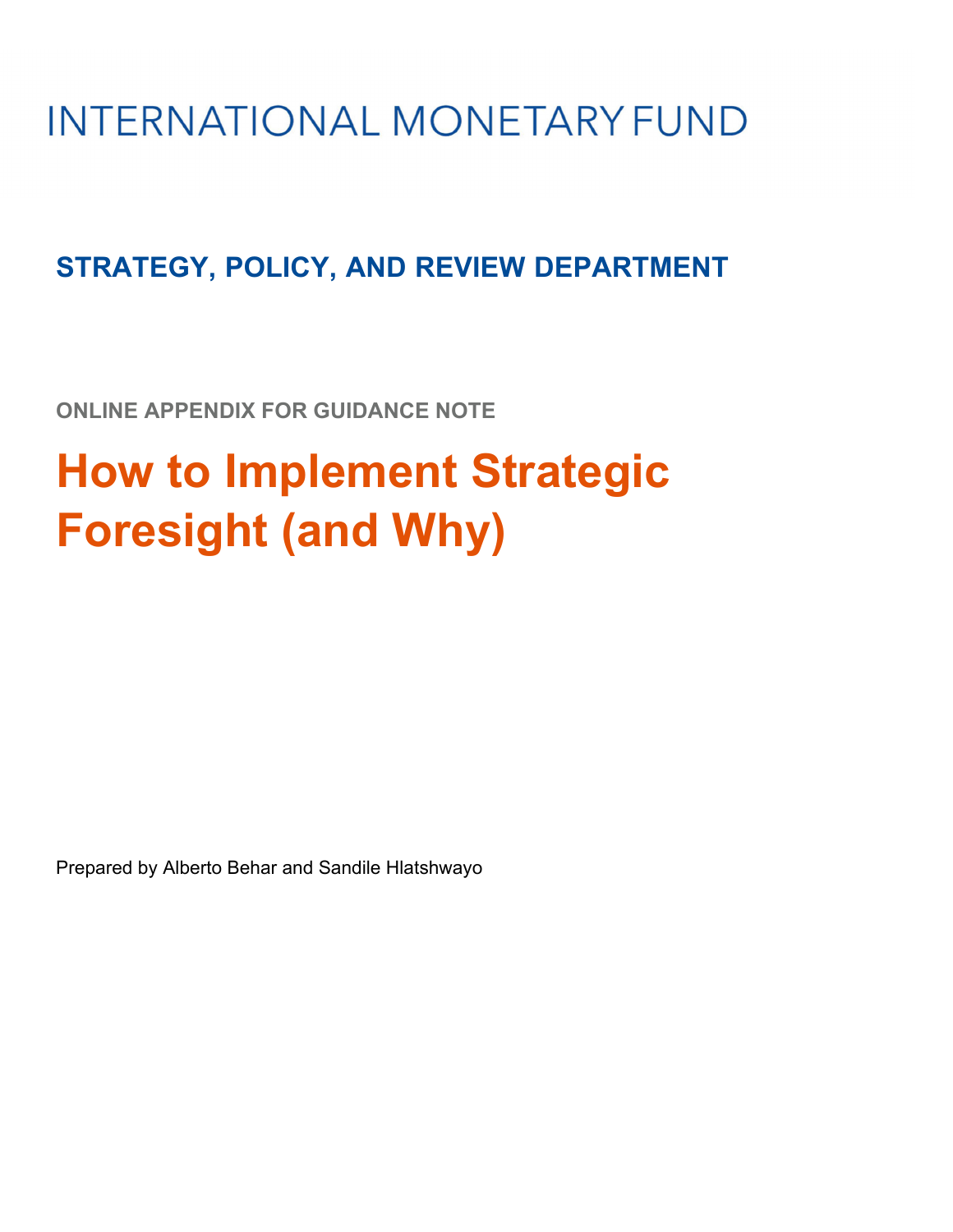## **Contents**

| Online Annex 1: How Other Organizations Have Used Foresight  3          |  |
|-------------------------------------------------------------------------|--|
| Online Annex 2: Fingerprints Scenario Planning Left on the IMF's Work 5 |  |
| Online Annex 3: Agenda for a Trends Research Workshop 6                 |  |
| Online Annex 4: 2-Day Deductive Method Scenario Building Agenda  7      |  |
| Online Annex 5: 2-Day Inductive Method Scenario Building Agenda 9       |  |
| Online Annex 6: Scenario Building Application Workshops 11              |  |
|                                                                         |  |
|                                                                         |  |
|                                                                         |  |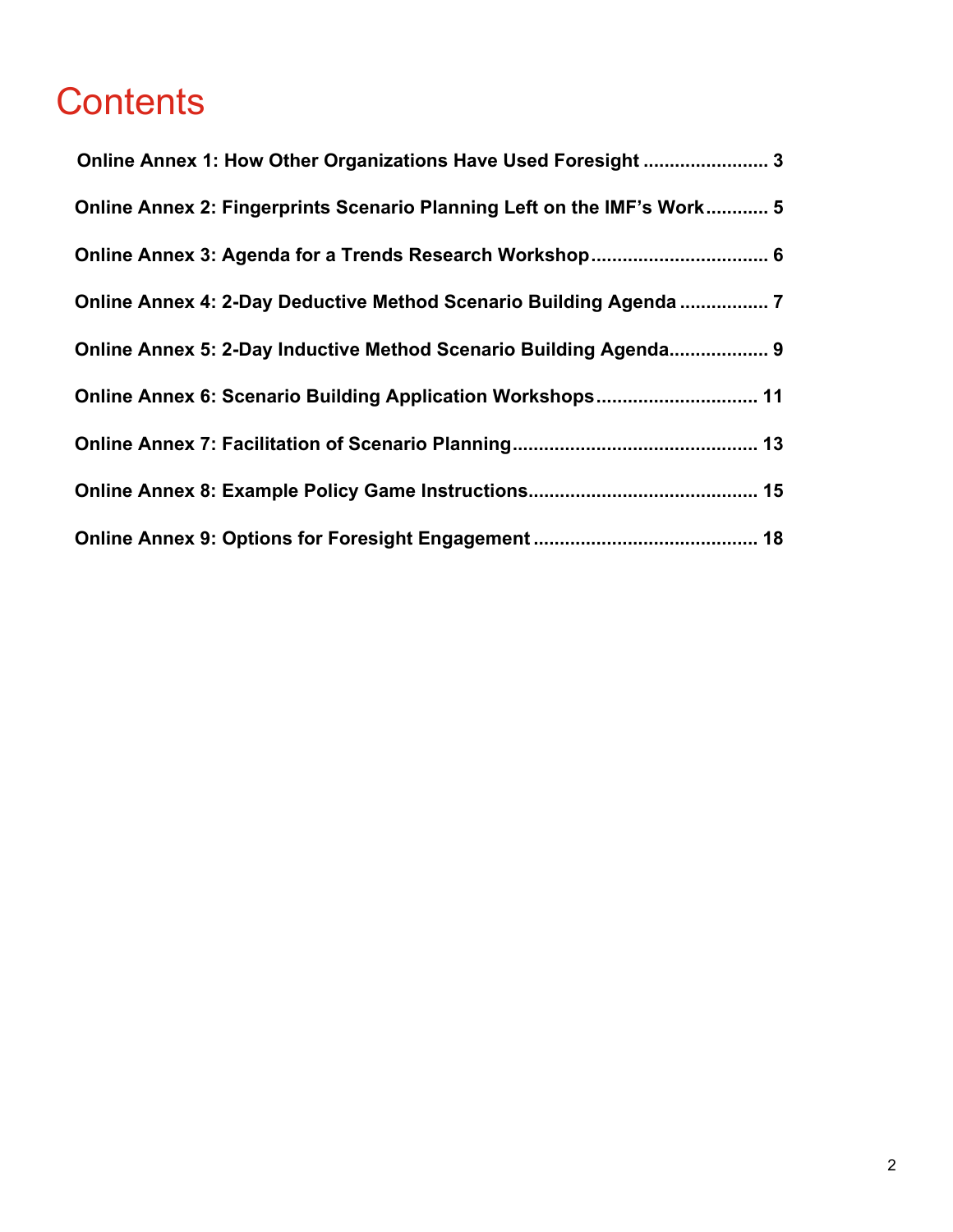## **Online Annex 1: How Other Organizations Have Used Foresight**

*This online annex describes how firms, governments, and other organizations apply strategic foresight.* 

**The OECD and United Nations use foresight for their own work and help governments conduct foresight.** *Global Scenarios 2035* (OECD, 2021) explores the future of global cooperation and the OECD itself. OECD foresight work has fed into OECD Ministerial Council Meetings (for example, on a possible "hyper-digital" future and making migration and integration policies "future-ready"), helped governments work towards the UN's Sustainable Development Goals for 2030, and developed government capacity to anticipate and plan for the future. The United Nations Educational, Scientific, and Cultural Organization also works to develop "Futures Literacy" within countries through tailored workshops (for example on local labor markets). In recognition of the increased need for and value of foresight, the United Nations is setting up a High-Level Committee on Programmes focused on foresight.

**Foresight is being deployed in multilateral development banks to inform country strategies.** The Inter-American Development Bank has used scenario planning to produce country strategy documents and to hold sensitive dialogues with the country authorities. Scenario planning is helping the organization make new strategic and policy designs fit for the future. For example, although the pandemic has broken systems that need fixing, many systems needed to be replaced rather than restored. The World Bank's countryspecific scenario applications include explorations of the future of agriculture in India and Chile. The World Economic Forum has also produced country-specific scenarios. The Asian Development Bank uses futures thinking internally and with developing member countries to invest in future development that is equitable and sustainable.

**Government have embedded foresight processes.** The Singapore government has used foresight for 25 years and has a group responsible for aiding and coordinating foresight. Many civil servants in Singapore have been trained on strategic foresight and apply it broadly (for example, to develop policies to address long-term trends like income inequality or respond to surprises like the 2016 U.S. Presidential election). Policy Horizons Canada used foresight to inform grants to better understand future emerging challenges. Regular foresight studies are a legal requirement in Finland, where the Finish Prime Minister's office produces a Government Future Report at least once per parliamentary term to facilitate timely action in response to future developments. The U.S. National Intelligence Council publishes a foresight study to coincide with incoming presidential administrations. The Federal Reserve Bank of New York has an interdisciplinary team that uses foresight to challenge conventional wisdom. The European Commission has used foresight for many years, has created a Vice Presidency responsible for mainstreaming it in policymaking, and published its first Strategic Foresight Report.

**Scenario planning influences fiscal policy and execution.** Malaysia supports budget allocation decisions by prioritizing which line items are robust across scenarios. Australia, Canada, New Zealand, and the United Kingdom are among the countries who cooperate to derive implications for tax and revenue. The UK Department for International Development has used scenario planning to stress test country assistance plans. The Queensland Government in Australia used scenarios to assess the digital preparedness of its operations. Iceland's Public Finance Act calls for regular megatrends analysis to be submitted to parliament.

**Scenario planning has made businesses confront uncertainties.** Scenario planning introduced underappreciated risks from doing business as usual and suggested that Wärtsilla's approach to its ship power business was potentially no longer relevant for a significant part of its market. New opportunities were illustrated by an innovative ship tailored to each scenario (Ramirez & Wilkinson 2016). AXA Insurance uses foresight to ward off its own "Kodak moment"––the popular culture phrase that has been repurposed in strategy circles to refer to Kodak's failure to exploit digital photography despite pioneering the technology.

**Shell uses scenarios to evaluate its portfolio, respond to surprises, and engage externally.** Shell's 50-year history of scenario planning is well documented.<sup>1</sup> Besides "making sure Shell isn't a dodo" (Ball 2018) that fails to respond to a changing environment and informing its long-term energy portfolio (for example, its stake in Canada's oil sands), Shell used scenario planning to weather the oil price volatility of the 1970s, anticipate opportunities behind the Iron Curtain, and respond to Brexit. Shell uses scenarios for external publicity (for example, corporate speeches) and influence (for example, joint exercises with state-owned oil companies). Although much of their work is used for internal strategy, they publish scenarios, including a recent set on energy transformation, to engage with the wider community.

**Investment proposals are evaluated against scenarios.** Scenario planning was introduced to Rolls-Royce during a difficult period for the aircraft engine manufacturer. Executives embraced scenarios for strategic planning including investment decisions. Proposals that did not show how investments could exploit or mitigate the outcomes of each scenario were rejected (Ramirez and others, 2017).

**Scientific and professional bodies use scenario planning to implement reforms.** After investigating alternative patent regimes using scenarios, the European Patent Office established a European Patent Network, reduced the number of trivial patents clogging the

<sup>&</sup>lt;sup>1</sup> For example, Cornelius and others (2005); Bentham (2014); Wilkinson and Kupers (2013).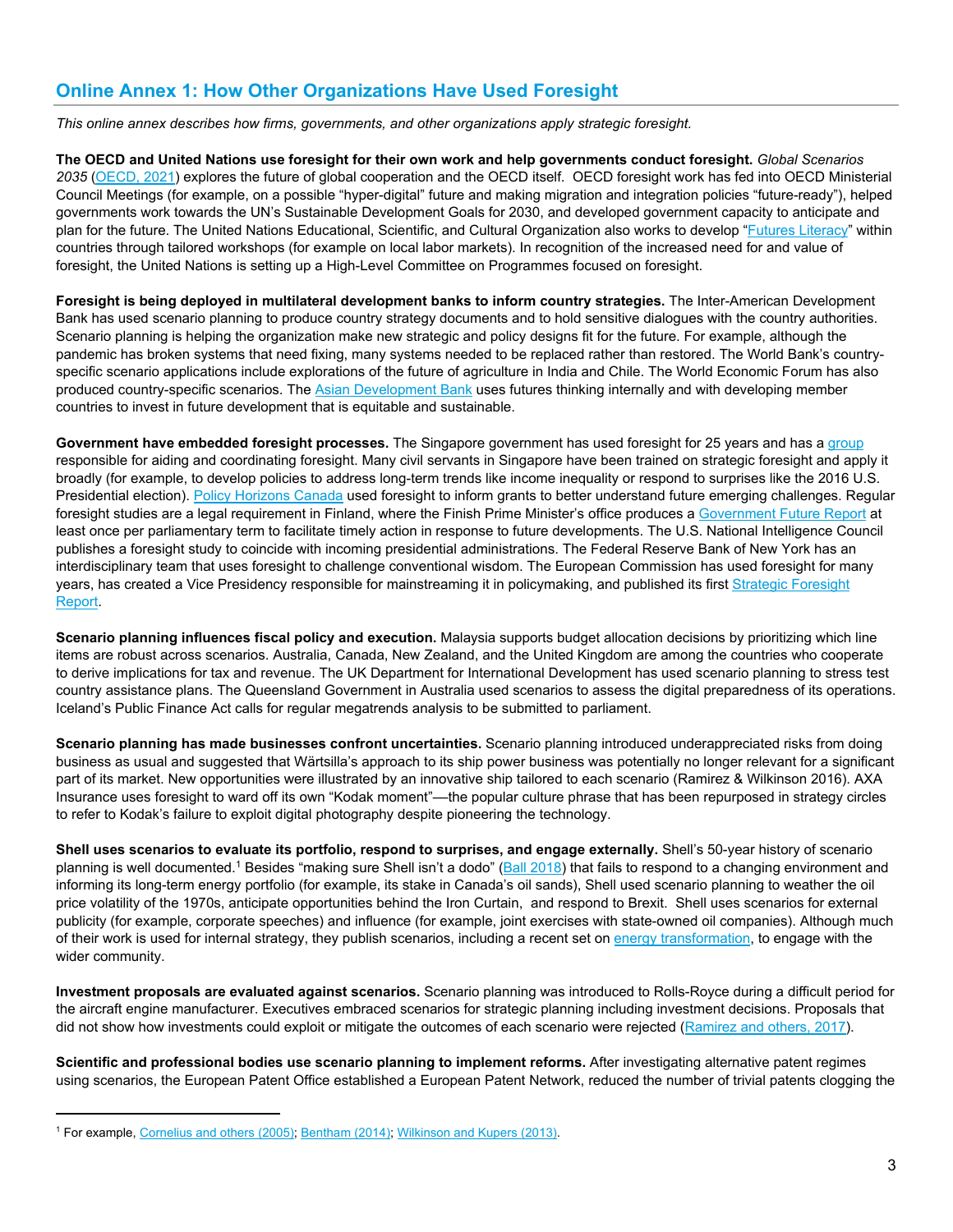system, and introduced paperless patenting. The Royal Society of Chemists published scenarios to encourage the profession to develop strategy and encourage out-the-box thinking; one scenario has a world without chemists. We are not aware of similar exercises done by economists.

**Policy games have provided insights for the military and for policymaking.** Initial uses were military war games (Perla 1990; Caffrey 2019). Practitioners cite seminal outcomes of games in several settings. A famous military game demonstrated that what works in individual regions ("theatres") may not work globally. The approach is now widely applied in policymaking (Mayer 2009) and the approach is often labeled as a "pol-mil" game.

**Policy games are increasingly used in business.** Business role-play based on actual rather than hypothetical situations informed Keurig's decision to introduce K-cups and overturned an IT client's pessimism about Oracle's entry into their market.

**Some scenarios and policy games are publicly available.** The list below provides links to publicly available documents and websites that include scenarios. In many cases, scenarios are abridged and/or sanitized versions of those produced for the primary internal user. For many sensitive exercises, the scenarios and policy game narratives are rarely published. The list here is provided mainly as examples for one's own exercise. Although potentially a time saver, using "off-the-shelf" exercises is not straightforward, as noted by Lang and Ramirez (2021).

#### *Scenarios*

Exploring Implications for the Future of Global Collaboration and the OECD **Scenarios Homepage (Shell)** Global Trends 2040: A More Contested World (National Intelligence Council) Intellectual Property Scenarios (European Patent Office) Future of the Chemical Sciences (Royal Society of Chemistry) The Road to 2020: Scenarios for a World in Crisis (World Bank) AIDS in Africa (UNAIDS) Technology and Innovation in Financial Services (World Economic Forum) Shifting Tides: Global Economic Scenarios for 2015-2025 (McKinsey & Company) 3 Futures (Delta Lloyd insurance) Charting the Course to a More Resilient Europe (European Commission) Work/Technology 2050: Scenarios and Actions (Millennium Project)

#### *Policy Games*

US Election Uncertainty (Transition Integrity Project) Local Illegal Drug Policy (RAND) Pandemic Response (Center for Health Security) Chinese "One Belt, One Road" (US Army)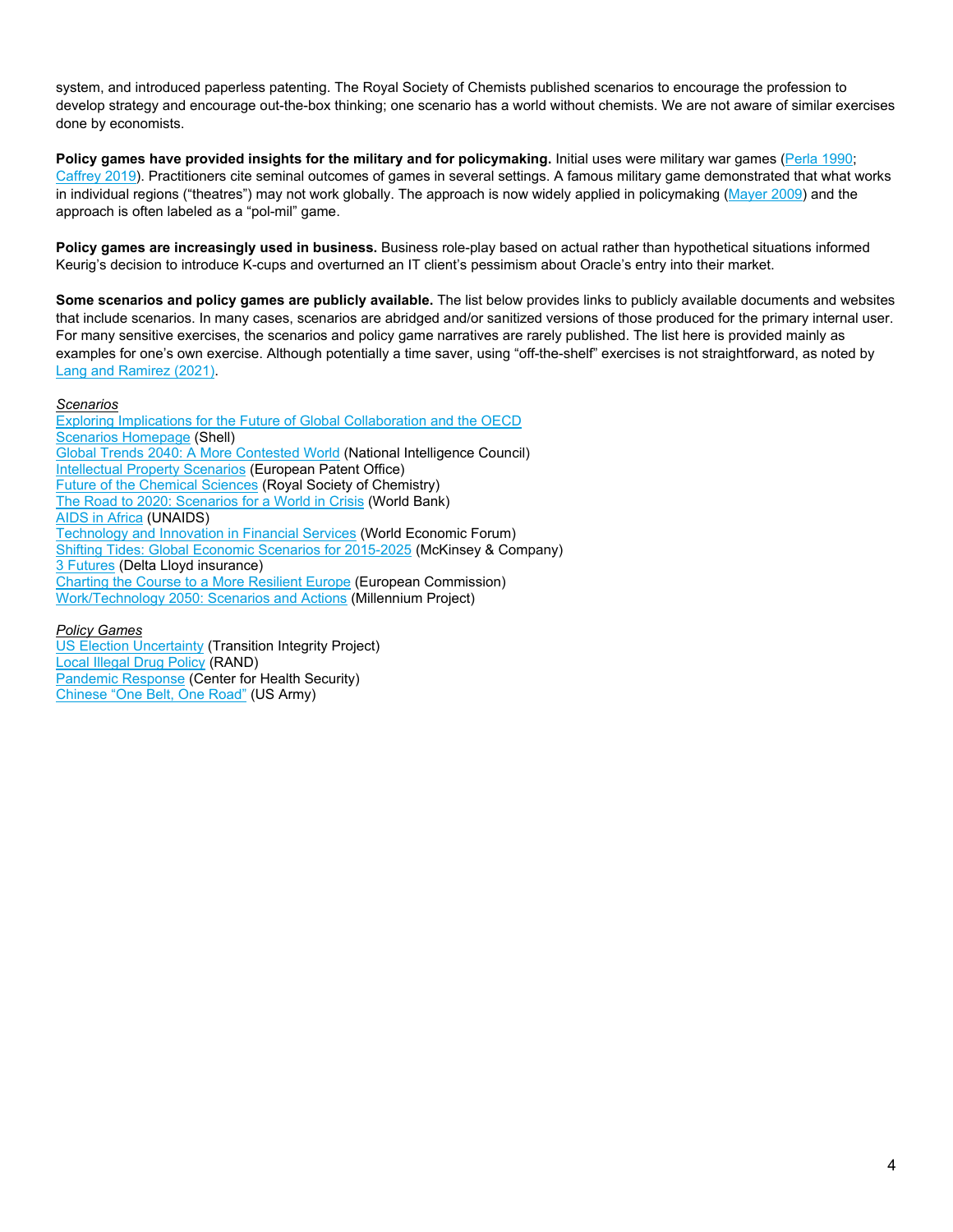## **Online Annex 2: Fingerprints Scenario Planning Left on the IMF's Work**

*Scenario planning has aided IMF surveillance, lending, capacity development, and internal processes. Some examples of these effects follow in this online annex.* 

#### **Surveillance**

- The Spring 2018 Early Warning Exercise, which is a closed-door event for our members' representatives on the International Monetary and Financial Committee (typically central bank governors or ministers of finance), focused on the erosion of trust, and how technology and other factors impact trust.
- Trust was a theme in the 2018 Spring meetings, which included a trust seminar and public communications (Lipton, 2018) from our management on trust and the future of multilateralism.
- Thanks to recognizing their importance for global financial stability, formerly 'emerging' trends like inequality are now part of our surveillance. Scenario planning has helped us gear up to advise how countries can assist those left behind by technological change and global economic integration.
- Themes have filtered through to our risk work. For example, one foresight workshop clarified how a slow-moving climate risks could be of global macroeconomic significance even within the short-term horizon covered by Risk Assessment Matrices in Article IV Country Reports. Scenario planning has informed Risk Assessment Matrices risks associated with trust and cyber security. Awareness of how a shock from outside economics can trigger a crisis aided our early identification of COVID-19 as a global economic risk.

#### **Lending and Resources**

- In response to the Ebola outbreak, we quickly created the Catastrophe Containment and Relief Trust to provide grants for debt relief for the poorest and most vulnerable countries hit by catastrophic natural or public health disasters. Scenario planning sensitized us to how the IMF can help stop a non-economic trigger from causing a global snowball effect on economic growth and stability.
- By challenging complacency, scenario planning has helped safeguard the adequacy of IMF resources.

#### **Capacity Development**

- Scenarios helped assess how technological changes affect members' needs and the modes for delivering assistance, including on fiscal issues.
- A Fall 2020 Analytical Corner featured a talk on the IMF's experience with strategic foresight.

#### **Internal Operations and Modalities**

- Participants in scenario workshops, including junior staff and Executive Board members, have expressed their newfound appreciation for long-term perspectives and openness to different futures. Some senior staff have reported that this has framed some of the projects they have subsequently overseen. One participant believes that replaying a scenario from a workshop he participated in gave him the conviction to pursue a reform to our lending toolkit.
- Scenario planning has informed the IMF's approach to governance and quota reform as well as engagement with other institutions like the G20.
- During a department reorganization, scenarios helped senior staff anticipate the need to incorporate long-term challenges in our work and to facilitate this by making some established processes more efficient.
- Scenarios remind us not to take for granted some characteristics (for example, multilateralism, fiat currency, the role of the nation state) that have so far been core to the IMF's mandate, mission, and operations.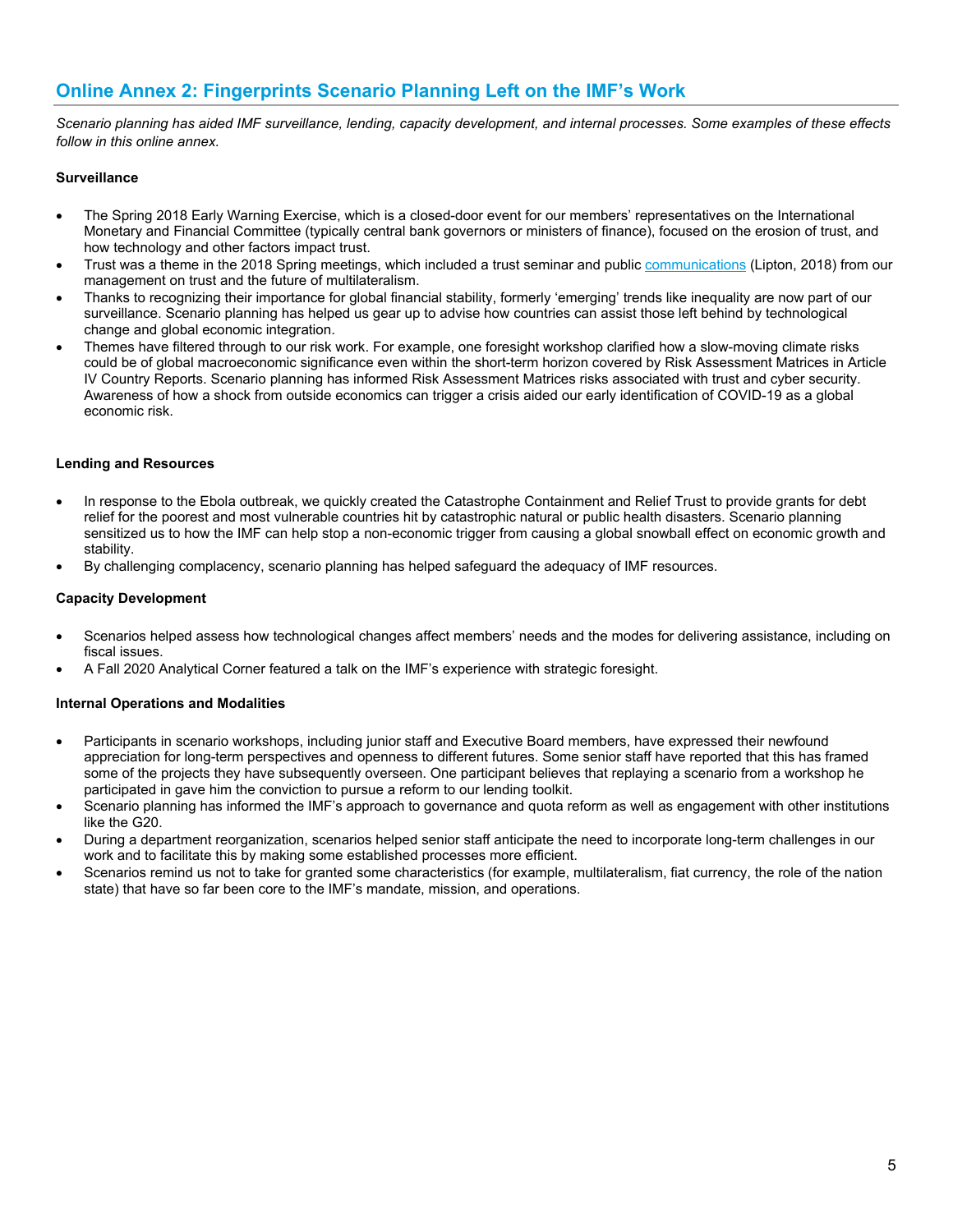## **Online Annex 3: Agenda for a Trends Research Workshop2**

*This online annex shares an example agenda for a core trends and uncertainties workshop, based on the Comprehensive Surveillance Review (CSR) scenario planning application.* 

#### 9:00 am **Introduction**

9:10 am **Presentations Under CSR Trends and Tensions Headings**. 10-15 minutes including discussion per CSR heading (approx. half presentation and half questions / discussion). This session also links headings to underlying drivers, variables/indicators, and surveillance priorities.

11:30 am **Interviews and Reports Feedback**. Each interviewer gives feedback based on interview reflections (if not covered above) and an input based on their reading. Short presentation on long term macroeconomic forecasts.

#### 12.20 pm **Lunch**

#### 13:00 pm **Stock Take of Trends/Tensions, Drivers, Variables and Links to Draft Surveillance Priorities**

13:30 pm **Groups Work on Classification.** Split landscapes headings into 3 groups. Each group arranges trends/tensions subcomponents and or drivers along axes for (i) degree of uncertainty and (ii) relevance to CSR surveillance priorities. Each group chooses 3-4 most relevant (with varying degrees of uncertainty).

14:30 pm **New Groups Work on Interactions**. Mix participants, creating 3 new groups. Groups: (a) Make a prediction on the interactions using *1 of the less uncertain trends/tensions/drivers from each previous group*. (b) Create 2 stories showing possible differences depending on the outcome of *at least one of the more uncertain trends/tensions/drivers from a group* and 1-2 others.

#### **Short break** coffee (provided) and comfort break.

15:45 pm **Plenary and Feedback** (including project supervisors joining at this stage). 45-60 minutes including clarification questions and comments from supervisors. Recap of stocktaking exercise, including which CSR headings are more or less important and if any should be dropped/downplayed/replaced. Introduction of underlying drivers and variables. Group nominees present.

- Classification of most relevant and most uncertain trends/tensions/drivers.
- Illustration of interactions.

 $^2$  Following the workshop, and in order to inform the interim note and then the full daft of the CSR, decide which landscape headings to emphasize, whether any deeper drivers can easily be accommodated within those headings or require separate articulation (e.g., a box), which subcomponents matter more, which developments should be cast as likely vs which should be illustrative uncertainties to highlight. Interactions between trends/tensions/drivers should be included in the scoping note but not the full CSR, which will have scenarios to be built in a dedicated workshop. The prioritized uncertainties will feed into the scenarios.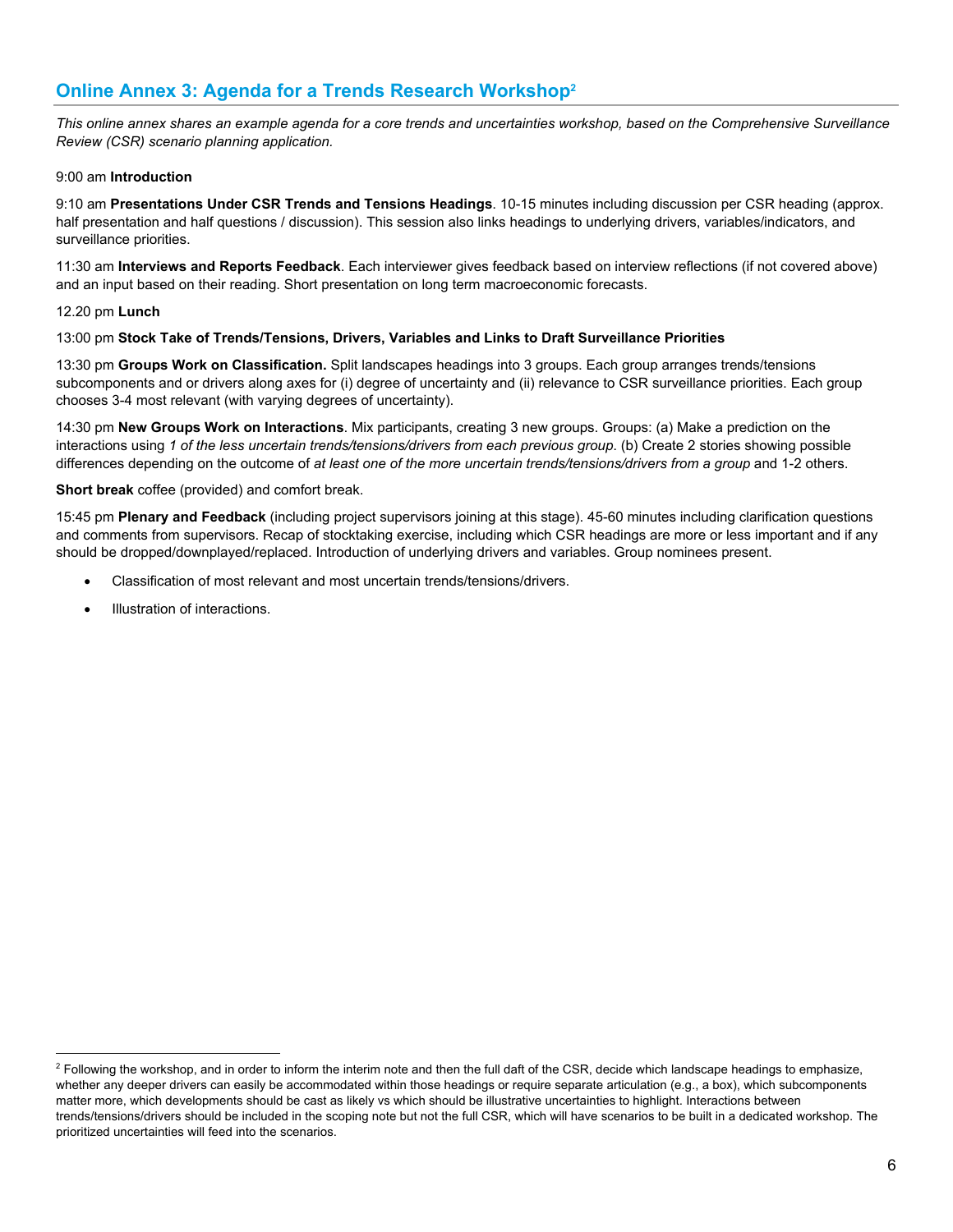## **Online Annex 4: 2-Day Deductive Method Scenario Building Agenda**

*This online annex shares an example from the 2017 IMF scenarios application for an agenda for a 2-day deductive scenario planning workshop.* 

| Day 1             | Goal: Outline of 2-4 scenarios by the end of the day <sup>3</sup>                                                                                                                                                                                                                                               |  |  |  |  |
|-------------------|-----------------------------------------------------------------------------------------------------------------------------------------------------------------------------------------------------------------------------------------------------------------------------------------------------------------|--|--|--|--|
|                   |                                                                                                                                                                                                                                                                                                                 |  |  |  |  |
| 8:15 to 8:30 am   | <b>Breakfast</b>                                                                                                                                                                                                                                                                                                |  |  |  |  |
| 8:45 to 9:15 am   | First Deputy Managing Director opening remarks                                                                                                                                                                                                                                                                  |  |  |  |  |
| 9:15 to 10:30 am  | <b>Plenary session I</b><br>(I) Introduction to scenario development by Professor Rafael Ramirez<br>(II) Walk-through of the two-day program by Professor Ramirez<br>(III) Presentations by external specialists                                                                                                |  |  |  |  |
| 10:30 to 10:45 am | Coffee break                                                                                                                                                                                                                                                                                                    |  |  |  |  |
| 10:45 to 11:45 am | Group work 1<br>4 Groups to identify a broad set of factors affecting the IMF's contextual environment. Three-minute<br>presentations by each participant at the beginning.                                                                                                                                     |  |  |  |  |
| 11:45 am to 12:00 | Coffee break                                                                                                                                                                                                                                                                                                    |  |  |  |  |
| pm                |                                                                                                                                                                                                                                                                                                                 |  |  |  |  |
| 12:00 to 12:45 pm | Group work 2<br>Same groups to pinpoint the two most important factors.                                                                                                                                                                                                                                         |  |  |  |  |
| 12:45 to 1:45 pm  | Lunch                                                                                                                                                                                                                                                                                                           |  |  |  |  |
| 1:45 to 2:15 pm   | Group work 3<br>Two sets of two groups compare the most important factors.                                                                                                                                                                                                                                      |  |  |  |  |
| 2:15 to 2:30 pm   | Group work 4<br>Within groups discussion about what they have learned from the other group in the respective pair.                                                                                                                                                                                              |  |  |  |  |
| 2:30 to 2:45 pm   | <b>Break</b>                                                                                                                                                                                                                                                                                                    |  |  |  |  |
| 2:45 to 3:45 pm   | Group work 5<br>Same group pairs decide on the 2 most important factors and develop the contours of one or two<br>sufficiently different scenarios. Some designated participants to start thinking about how the IMF would<br>interact with existing or emerging new players in the global economy (for day 2). |  |  |  |  |
| 3:45 to 4:15 pm   | Coffee break                                                                                                                                                                                                                                                                                                    |  |  |  |  |
| 4:15 to 6:00 pm   | <b>Plenary session II</b><br>Professor Ramirez to facilitate a plenary to agree on the broad outlines of the scenarios.                                                                                                                                                                                         |  |  |  |  |

| Day 2           | Goal: Final set of scenarios by the end of the day <sup>4</sup> |  |  |  |  |
|-----------------|-----------------------------------------------------------------|--|--|--|--|
|                 |                                                                 |  |  |  |  |
| 8:15 to 8:30 am | Breakfast and check-in                                          |  |  |  |  |

 $3$  Selection of axes prompted far more debate than anticipated, so this target was only achieved the next morning.

<sup>4</sup> A few weeks later, we invited workshop participants to a follow-up workshop in order to seek feedback on the draft scenarios.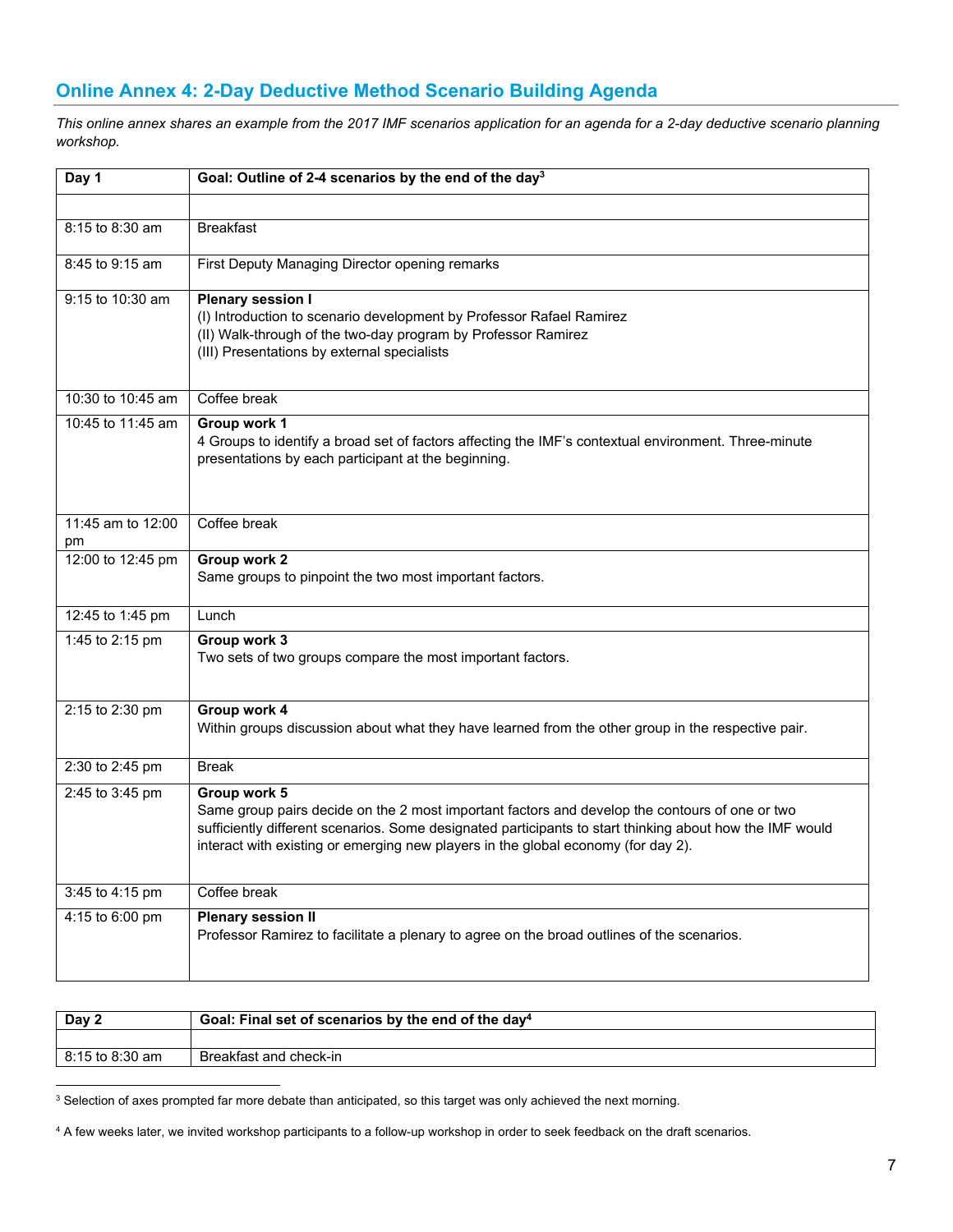| 8:45 to 9:15 am            | <b>Brief Plenary session III</b>                                                                            |  |  |  |  |  |  |
|----------------------------|-------------------------------------------------------------------------------------------------------------|--|--|--|--|--|--|
|                            | Prof. Ramirez to recap most important factors and how to deepen scenarios.                                  |  |  |  |  |  |  |
| $9:15$ to 10:15 am         | Group work 6                                                                                                |  |  |  |  |  |  |
|                            | 2 to 4 groups. Each group working on:                                                                       |  |  |  |  |  |  |
|                            | (i) one of the scenarios chosen the previous day                                                            |  |  |  |  |  |  |
|                            | (ii) contextual and transactional environment in each scenario.                                             |  |  |  |  |  |  |
| 10:15 to 10:30 am          | Coffee break                                                                                                |  |  |  |  |  |  |
| 10:30 to 11:30 am          | Group work 7                                                                                                |  |  |  |  |  |  |
|                            | Groups meet in order to ensure comparability/consistency across scenarios.                                  |  |  |  |  |  |  |
| 11:30 to 11:45 am<br>Break |                                                                                                             |  |  |  |  |  |  |
| 11:45 am to 12:30          | Group work 8                                                                                                |  |  |  |  |  |  |
| pm                         | Groups refine and write scenario narrative, including "sub-stories" (for instance, related to geopolitics). |  |  |  |  |  |  |
| 12:30 to 1:30 pm           | Lunch                                                                                                       |  |  |  |  |  |  |
| 1:30 to 3:30 pm            | Group work 5                                                                                                |  |  |  |  |  |  |
|                            | Participants enrich storyline and prepare a brief presentation.                                             |  |  |  |  |  |  |
| 3:30 to 4:00 pm            | Coffee break                                                                                                |  |  |  |  |  |  |
| 4:00 to 5:15 pm            | <b>Plenary session IV</b>                                                                                   |  |  |  |  |  |  |
|                            | Deputy Directors from all departments attend presentation of the scenarios.                                 |  |  |  |  |  |  |
| 5:15 to 6:00 pm            | <b>Plenary session V</b>                                                                                    |  |  |  |  |  |  |
|                            | Closing remarks                                                                                             |  |  |  |  |  |  |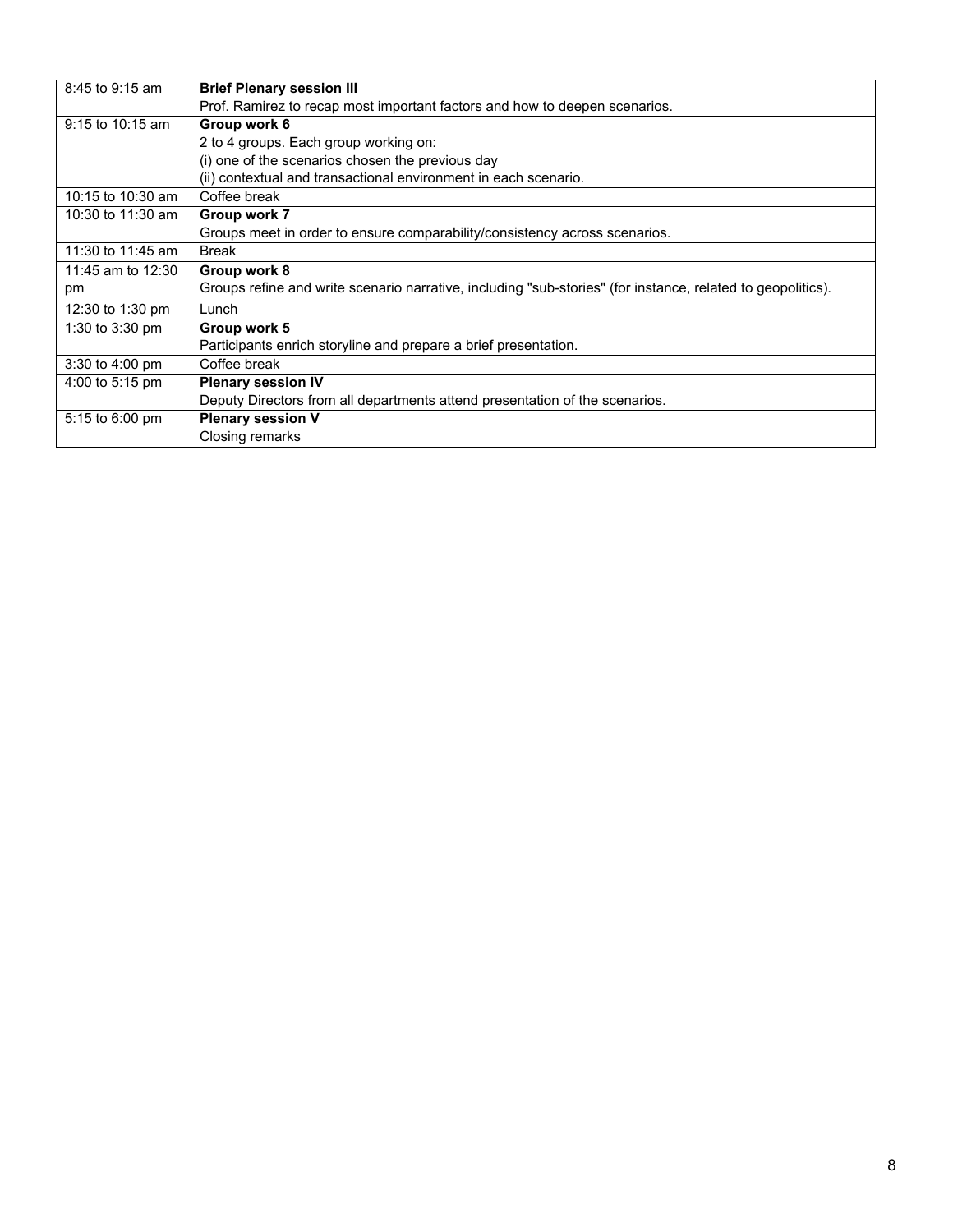## **Online Annex 5: 2-Day Inductive Method Scenario Building Agenda5**

*This online annex shares an example from the CSR scenario planning application for a 2-day agenda for an inductive scenario planning workshop.* 

#### **Day 1**

8:30 am **Welcome, introductions, and objectives** (Mainly to stress-test surveillance priorities; also to demonstrate uncertainties in the surveillance landscape and to facilitate engagement with stakeholders).

8:50 am **Imagining the future.** In 4 groups of about 4, followed by short plenary: Warm-up: looking back to 2008… What were you doing? How did you imagine it would change over the next decade? What assumptions proved correct/incorrect? Short presentation on how rapidly things can change in 10 years.

9:10 am **Contextual environment: Possible futures**: Group work (60 mins): sticky notes in contextual environment drawing on draft report and earlier trends workshop. *What are the most important factors driving the macro-financial surveillance landscape in 2030?* Groups discuss what the key trends and uncertainties driving one or more headings are and agree the two most important trends/uncertainties to share with the plenary. Plenary on contextual environment

#### 10:30 am **Short Coffee break**

10:45 am **Short Presentation on inductive method** using factor/uncertainty cards.

#### 10:55 am **Mini scenarios set I**:

10:55 am (45 minutes) 4 groups of about 4 people. Scenario set I: Individuals choose a card printed before the workshop informed by contextual environment discussion and explain why. Use them to make a draft scenario about the contextual environment that yields outcomes for at least a couple of macroeconomic variables and/or the headings. These can be complemented by existing/new contextual environment stickies. Sketched out using stylized systems map (with arrows) in stylized form on flip chart paper on table. Give scenario a placeholder name and a 1-2 sentence written summary. Groups nominate an observer to offer within-group feedback on group dynamics.

11:40 am: Plenary presentation of drafts from round I. Facilitator feedback and pointers.

12:10 pm Observers give within-group feedback on previous round group dynamics. Appoint process lead for next round. Choose cards for next round as before and take to table. Role dice and include the variable and landscape they show.

#### 12:30 pm **Lunch**

#### 1:15 pm **Mini scenarios sets II and III**

1:15 pm (60 mins) Mini scenarios set II: Use new cards and dice to build new scenarios. After 40-45 minutes, discuss scenario with a facilitator. Refine, give scenario a placeholder name and a 1-2 sentence written summary. Nominate person to present that scenario at a later stage.

2:15 pm Choose new card (or take assigned card) and move to a new group.

2:20 pm **(**55 mins) Mini scenarios set III: Use new cards and build new batch of scenarios and aim to fill explicit contrasts or gaps (eg a particular sticky or card chosen by facilitator and making it central). After 40-45 minutes, discuss scenario with a facilitator. Refine, give scenario a placeholder name and a 1-2 sentence written summary. Nominate person to present that scenario at a later stage.

#### 3:15 pm **Tea**

#### 3:30 pm **Plenary**

3:30 pm Presentations on scenarios II and III to other groups and special guest.

4:30 pm Facilitator-led discussion/vote on preferred scenarios. Special-guest (from a recent scenario workshop) comments. Plausibility, internal consistency, relevance for surveillance, challenge for SPs, novelty. Facilitators populate basic comparison table during vote.

5:15 pm **Close** followed by debrief and proposals within smaller group on which scenarios to keep/merge

<sup>&</sup>lt;sup>5</sup> For the International Monetary System scenarios, we compressed the agenda into two half days. This was necessary because of deadlines but also feasible because the topic was more focused and because the workstream was well established, which allowed participants to quickly get in the right mindset for productive scenario building. We compressed the agenda as follows: (i) instead of brainstorming new contextual factors, the issues identified in an early round were reproduced on a slide; (ii) there were only two rounds of mini scenario building (done in 5 groups); (iii) there was less time available to enrich the scenarios. The core group of scenario drafters had to fill in more gaps than might have been a case for a longer workshop.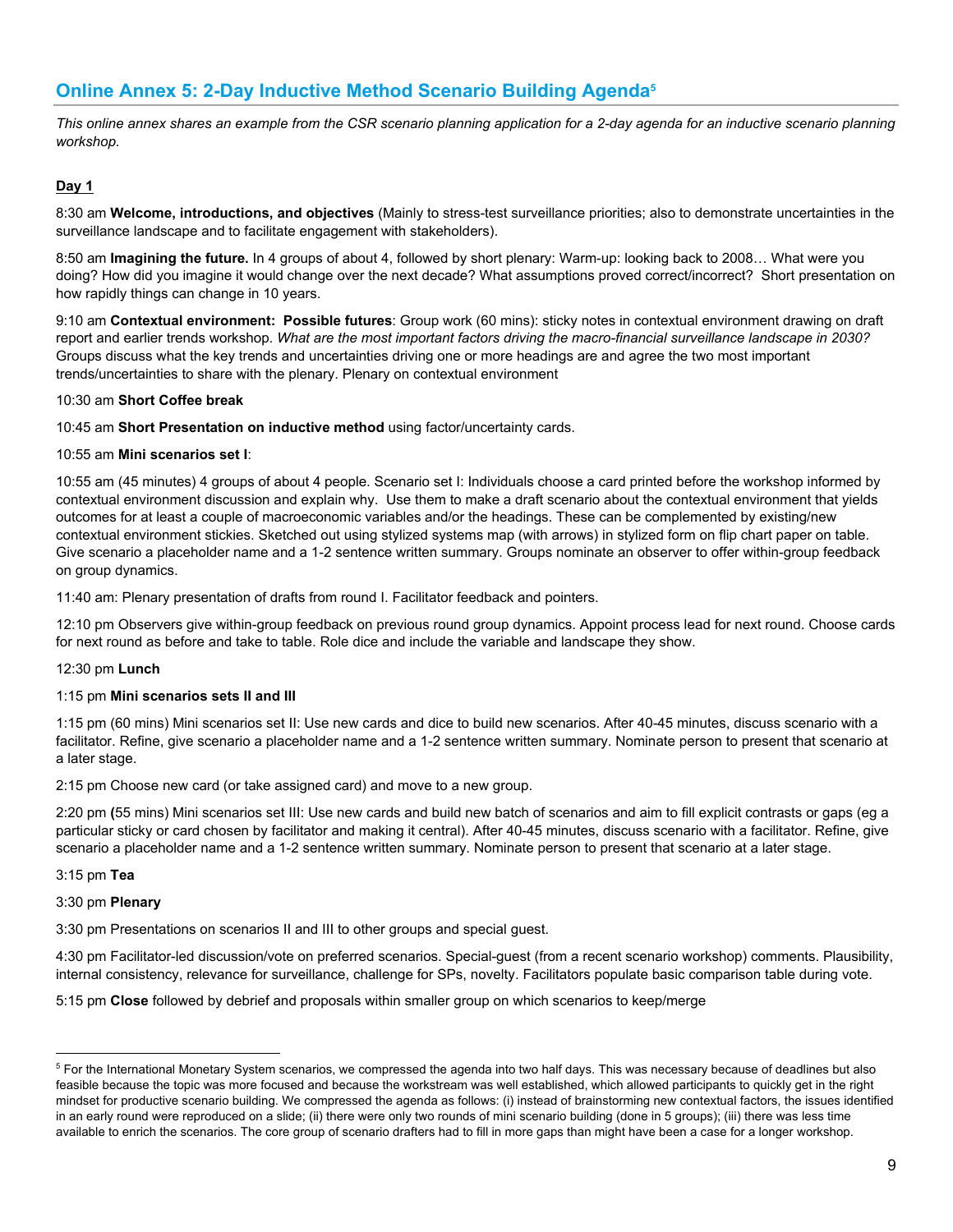#### **Day 2**

(8:00 am Smaller group including facilitators meets to decide which scenarios to keep/merge.)

8:30 am **Opening plenary: reflections and proposed scenario set.** Reflections / overnight insights. Small group introduces [2-4] scenarios chosen/merged. People self-select into which scenario they would like to develop further (which may disqualify a scenario). Facilitators give tips for further scenario refinement (e.g., robustness and good story).

9:00 am **Merging and Enriching scenarios I (probably the most important session).** Results captured by filling in draft "Global Surveillance Report" presentation template followed by table: the main trigger was, primary 1-3 trends/issues are, the secondary 2-3 are; it's challenging/interesting because…)

9:00 am (45 minutes) Groups of on average 4: Deepen scenarios (e.g., what drives key driver) and test causal logic. Optionally use economic models to check for robustness. Revise if necessary.

9:45 am (45 minutes) Remedial measures on robustness if needed. Otherwise enrich scenarios (while preserving core elements of why selected), give specific examples, add implications for more trends or variables, (using models, dice or otherwise); rename the scenario.

#### 10:30 am **Morning Break**

#### 10:45 am**: Merging and enriching scenarios II**

10:45 am Same groups. Further remedial measures on robustness if necessary. Make scenario more positive/negative as appropriate e.g., add winners and losers. Otherwise, add regional or country variation, specific examples, make story come alive, add timeline.

11:30 am Short presentation by facilitator on transactional environment

11:45 am Same groups: Transactional environment: If not discussed already: e.g., what is the behavior or preference of central banks, finance ministries, other authorities, and economic actors given the contextual environment in your scenario? What pressures are they facing? Are there new actors in this scenario?

#### 12:30 pm **Lunch**

#### 1:15 pm **Plenary preparation and presentation**

1:15 pm: Groups divide so 2-3 people revise presentation template and remainder find a picture.

1:45 pm: Plenary: each group presents scenarios and solicits feedback

2:30 pm: Groups (some members swap or reassigned) revise scenarios based on feedback and other criteria (cross-scenario comparisons, being too positive or negative, gaps). Update presentation template. Choose presenter.

#### 3:15 pm **Tea**

#### 3:30 pm**: Interdepartmental Surveillance Contacts feedback**

#### 3:30 pm: Welcome

3:35 pm: Nominee for each group presents scenario to senior staff serving as Interdepartmental Surveillance Contacts, which hear all scenarios. ISC randomly divided in 2 groups based on tables.

4:10 pm: ISC discuss 2 scenarios in groups, starting with scenario from their table and, after 25 minutes, staff swap tables to discuss second scenario. ISC asks clarification questions. We ask ISC the following: "Is this scenario (i) plausible (if not, how would you change it to make it more plausible), (ii) internally consistent (if not, what would make it more consistent), (iii) novel/surprising, (iv) challenging for the surveillance priorities?"

5:10 pm: Plenary of comments (ISC nominee for each scenario responds with answers to questions above).

5:30 pm **Close**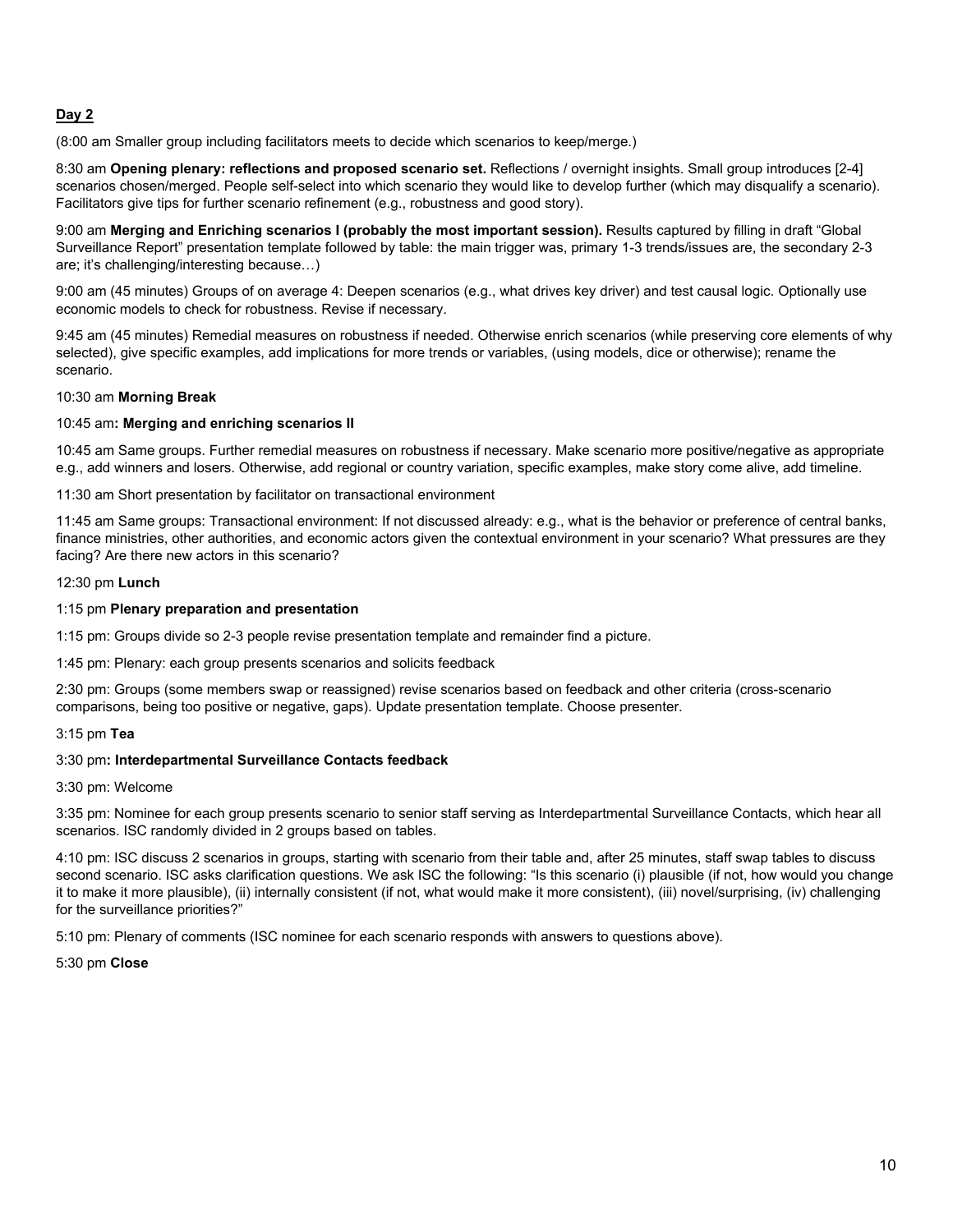## **Online Annex 6: Scenario Building Application Workshops**

#### *This online annex shares example agendas for various scenario planning application workshops.*

ANNEX 6.1: HOW YOU COULD APPLY SCENARIOS IN UNDER 75 MINUTES WITH ALMOST 75 PEOPLE (COMMUNICATIONS DEPARTMENT OFF-SITE RETREAT BASED ON 2017 SCENARIO SET)

- Circulate scenarios document to participants in advance for them to read in advance.
- 10-minute presentation by scenarios team member or author to introduce scenario planning and play a 3-minute video of the scenarios.
- Divide participants into nine groups, each focusing on one question for one scenario (there are three questions<sup>6</sup> and three scenarios). Groups will get 5 minutes to discuss among themselves what they did or didn't like about the scenarios and 25 minutes to discuss their assigned question.
- In a 25-minute plenary led by a member of the department, compare responses. Each group conveys in about 5 words their answer such that there is a 3X3 matrix of answers filled typed in by a nominated person. Session leader selectively invites elaboration and responses from groups. Time permitting, reflect on similarities and contrasts across scenarios.

ANNEX 6.2: STRESS TESTING THE FUND'S BUSINESS MODEL (AGENDA FROM HEADS OF DEPARTMENT WORKSHOP, INNOVATION LAB)

#### *A few days before the workshop, department heads had to read the three scenarios and prepare answers to questions associated with one scenario.7*

9:00 am–9:10 am Opening by the Managing Director

9:10 am–9:20 am Preview by facilitator, followed by 3-minute scenarios video

9:20 am–10:00 am **First round—Group work** (moderators stay with scenario they prepared in advance while others participate in a new scenario not prepared in advance)

- Moderator makes a presentation of the implications based on assigned questions
- Discussion allowing for amendments
- Groups agree on new moderators

*Member of scenarios team accompanies each group to answer questions about the scenarios themselves and to take minutes as the groups amend the implications.* 

10:00 am–10:40 am **Second round—Group Work** (new moderators remain in their corner; other group members switch to the scenario that they haven't yet prepared or discussed). Follow the same process as in the first round. Facilitator guides participants to be as specific as possible.

10:40 am–10:50 am Coffee Break

10:50 am–11:20 am **Third round—Group Work** (new moderators remain in their corner; all other groups return to their original scenario (i.e., only the original moderator will not be in his/her scenario). Final round of amendments. Facilitator looks for common themes across scenarios and probes groups for nuance across scenarios.

#### 11:20 am–11:35 am **Facilitator to lead discussion on the process and explain voting process**

*Scenarios team collates answers and implications from across scenarios and groups in order to share with participants.* 

11:35 am–11:55 am Coffee Break where participants vote to prioritize implications anonymously using a secure online survey method.

11:55 am–12:30 pm **Managing Director facilitates discussion on top 6 implications**: What decisions can we identify today for Management take to shape the IMF's strategy for the next 25 years?

 $^6$  The three broad questions were (1) How will we communicate? (2) How will we remain credible? (3) What is our focus? Each had more pointed and controversial sub questions to provoke discussion.

 $^7$  Covered topics included crisis prevention and resolution, spillovers, the global financial safety net, the international liquidity and payments system, surveillance, research, fiscal strategy, external engagement, external relations, capacity development, budget, human resources, governance, as well as data and information management. Under these themes, specific and challenging questions were tailored to each scenario.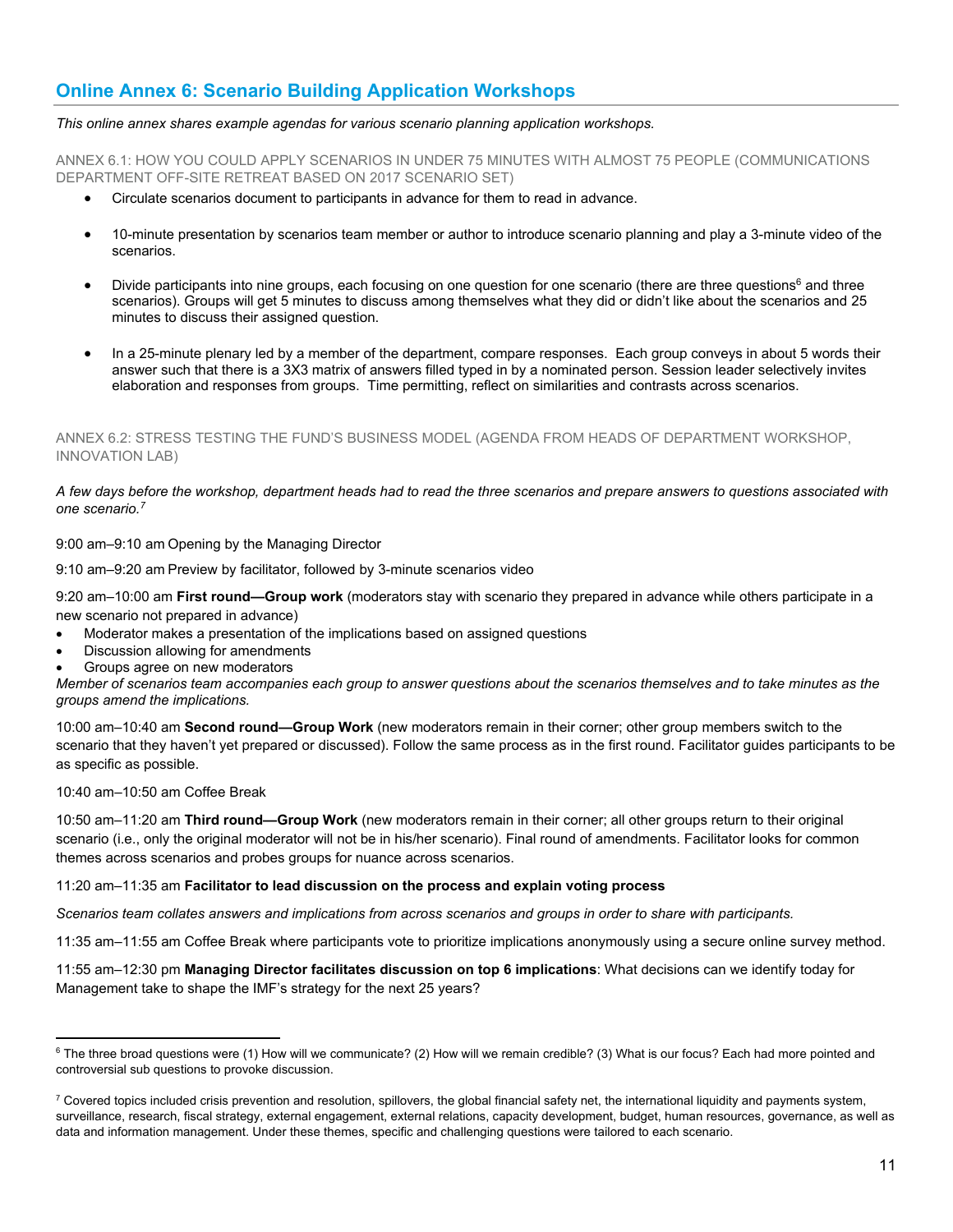#### 8:15 am **Welcome breakfast, introductions, and objectives**.

8:40-10:00 am **Scenario A:** Split into four groups of about 3-4, one group for each of the four surveillance priorities. One person is process lead and a second is a minute taker for this scenario.

- 10 mins Scenario familiarity exercise: reread scenario and preparatory notes.
- 45 mins discuss (i) How can your priority be illustrated in *this* scenario? Be specific about policies. (ii) *What goes wrong for our members and/or the global economy if these priorities are not addressed?*
- 25 mins Plenary session: Presenters summarize answers from group work. Feedback. Record on laptop/screen.

10:10-11:30 am **Scenario B** (as before, followed by short break, new minute taker and process lead)

11:40 am-1:00 pm **Scenario C** (except some people not specifically assigned to a priority switch groups)

#### 1:00 pm **Lunch**

2:00 pm **Plenary:** (1) Recap of morning, cross scenario comparison, especially what goes wrong (fill in table with priorities in rows and scenarios in columns). (2) Introduction to pre-mortem. Groups (5 each) split into 3 scenarios with representation across the priorities.

#### 2:15-4:00 pm **Pre-mortem**

Group work: Imagine the Independent Evaluation Office is evaluating surveillance looking back over the decade *in this scenario in 2030* and concluding it went horribly wrong.

- 20 minutes of failure: Using the plenary recap or otherwise, answer: What could it say went so wrong *in this scenario*? Each member writes down as many items as s/he wants in 7 minutes. For 10 minutes, share your ideas with the group and write numbered list on board / screen (or place sticky on board).
- 20 minutes of criticism: Based on the items above (or otherwise), what would be its criticism of the CSR surveillance priorities? What *specifically* did the IMF (not the authorities) get wrong and why? Each participant writes down as many as s/he wants in 7 minutes. For 10 minutes, share ideas within the group and match to list from previous bullet on board / screen if applicable.
- 20 minutes of reflective solving: Are the surveillance priorities as a set missing something? If you had to add a 5<sup>th</sup> priority, what would it be? Would you alter any of the existing priorities or their subcomponents?
- 5 minutes of voting: Group votes for top 2-3 failure/criticism combinations and 1 (or maybe 2) 5<sup>th</sup> priority proposals. Idea originator for each shares with plenary.

Plenary 35 minutes. For each scenario: scenario recap by facilitator, group feedback by nominees (5 minutes each). Recorded on table on screen. Free-flowing general discussion.

#### 4:00 pm **Tea including Interdepartmental Surveillance Contacts (ISC)**

4:10-5:10 pm **ISC Session, plenary introduction** (CSR teams collect thoughts for next round)

4:10 pm **ISC/CSR groups** (CSR groups stay as is and keep scenario; joined by ISC): 1 minute-taker, 1 process lead.

- 10 mins 1 CSR team member presents scenario synopsis to ISC members. Remaining 3-4 CSR team members give 1 illustration each of what goes wrong for our members because of wrong advice (ideally covering most/all surveillance priorities) from postlunch plenary to this scenario (and drawing on table projected on the screen).
- 5 mins 2 CSR team members discuss/present a failure/criticism combination from previous pre-mortem.
- 5 mins individual members think and write down multiple answers to these two questions: Imagine the IEO is writing a report highly critical of the CSR in 2030. (1) What criticisms will it write? (2) What are the underlying reasons for these critiques?
- 15 mins Go around table until all ISC (and any new CSR) ideas noted (stickies on board).
- **15 mins As a result, how should surveillance priorities be adjusted?**

At 5:00 pm: Within each group, each ISC member gets 2 votes to choose how surveillance priorities should be adjusted using stickers on flipchart. Originators of 2 winning statements present in plenary.

#### 5:10 pm **Plenary**

- Each table reports back on 2 changes to SPs to the other groups (10 minutes).
- Closing comments / reactions on commonalities across scenarios (10 minutes).

5:30 pm **Close**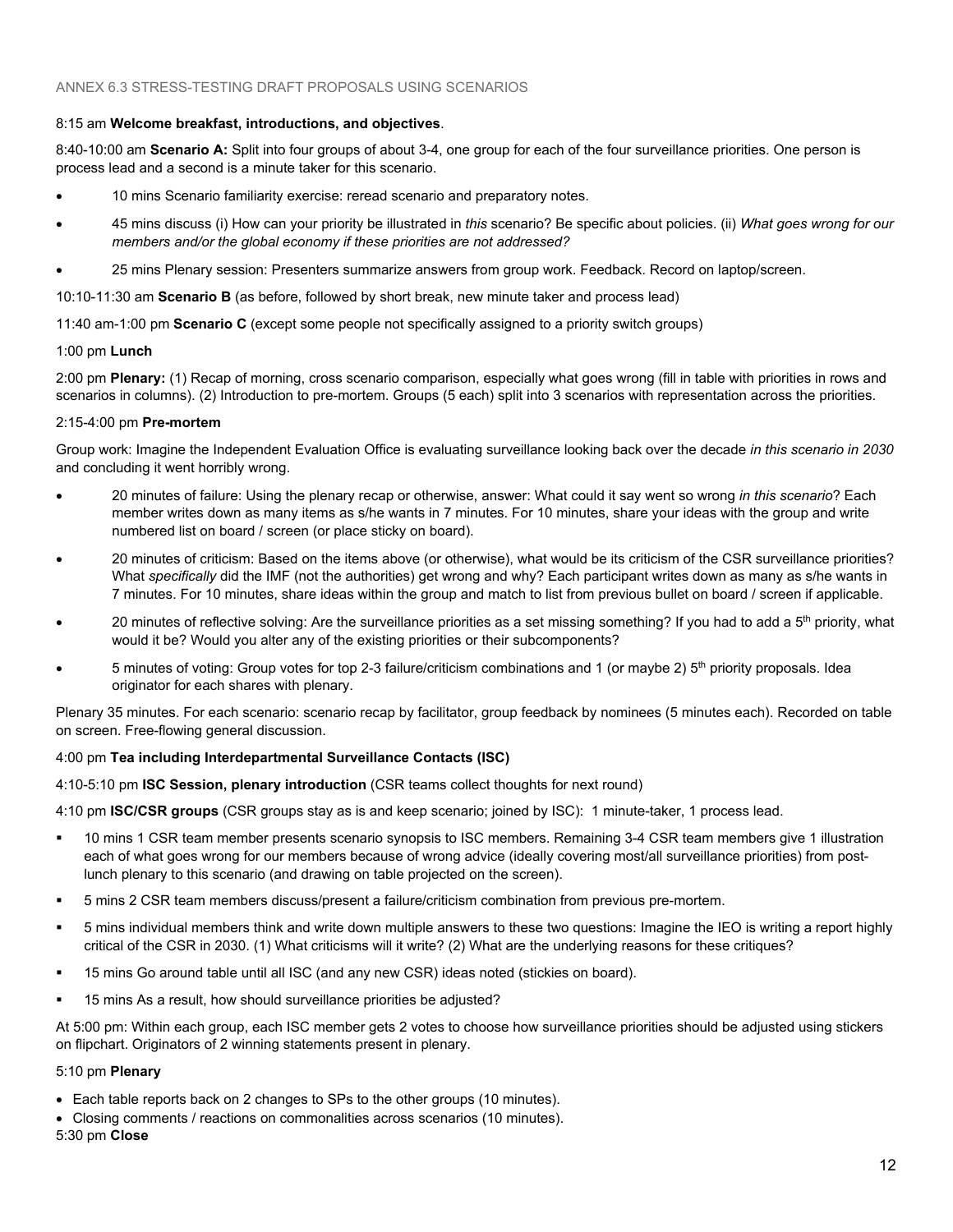## **Online Annex 7: Facilitation of Scenario Planning**

*This online annex discusses the value-add and purpose of facilitators.* 

**We used external facilitators while developing in-house capacity.** For example, we employed the services of professional scenarioplanning facilitators (for example, Normann Partners) to aid with the broader scenario-planning purpose as well as specific workshops for building scenarios or for using scenarios to derive implications. We have developed in-house facilitation capacity by enrolling in the Oxford Scenarios Program, regularly participating in foresight conferences,<sup>8</sup> and asking other practitioners in government, international organizations, and the private sector about their experiences. We took advantage of facilitation training that, although not focused on foresight, was tailored to IMF culture and work processes. See Schein (1988) on process consultation in general and Van der Heijden (2005) on using scenarios to facilitate strategic conversations.

**Early in the foresight process, facilitators devote considerable time to identifying the purpose and user.** This includes presentations or discussion on what scenario planning or policy gaming can do and identifying which of those objectives are most important. Objectives should be interrogated and revisited regularly with the key counterpart responsible for the project. For example, "Is this genuinely an open-ended search for solutions or is the intention actually to seek feedback on a proposed new direction that may not have been officially articulated?" It can include calibrating expectations of resources and division of labor, including clarifying that the scenario process is not outsourced to the scenarios team but facilitated by them.

**Facilitators help tailor the workshops***.* This takes into account practical constraints like human resources and deadlines––how many people should be in the workshops and how long should they be––but also whether the workshops are meeting the objective. For example, if there is a draft set of proposals, are the people who drafted them and who can give good feedback in the workshops. How can the scenarios be written in a way that challenges them? Which people with prior scenarios experience could complement participation by core users? How much risk can be taken in the workshops (for example of not meeting the stated objective in time) in order to allow for more unanticipated insights? Tangibly, the facilitators produce a scenario-planning timeline and individual workshop agendas. Critically, this has to be agreed to and communicated by the project supervisor. For trends workshops, this can include the type of deliverable in advance of the workshop and allocating time for discussing the research, brainstorming, and prioritizing. For scenario planning, facilitators fit the scenario building steps into the time available. For implications workshops, facilitators help make the discussion questions appropriate, which often implies striving for candor and specificity. For policy gaming, this can includes identifying the shock(s), roles, players, and rules.

**Facilitators are there to help users maximize the benefits of the foresight workshops.** The role of a scenario-planning facilitator has been described as that of a "midwife" (Wilkinson, 2017, page 5), not the person giving birth. This can include logistics, general facilitation principles, and those specific to foresight.

- Smooth logistics allow the intended users to focus on insights from the foresight exercises. Rooms with better light and acoustics reduce the cognitive load on users. Although breaks are productive, providing refreshment reduces risks of people returning late. Facilitators identify stationery to be available on tables and pre-populate PowerPoint or flipchart templates so that precious time is focused on the task.
- Some general facilitation principles can apply to many types of workshop. Depending on the institution and the participants, facilitators can (1) suggest turning off or handing in mobile phones; (2) limit participants' comment length to allow all to speak without interruption; (3) emphasize that no idea is a bad idea, though any idea can be challenged, especially in brainstorming sessions; and (4) designate the workshops as a safe space for difficult conversations.
- We have been given some helpful foresight facilitation advice. During trends workshops, facilitators can surface assumptions by asking follow-up questions, including "Why" (more than once!).<sup>9</sup> Facilitators should encourage this from all participants but have a particular license to do so as devil's advocates and as people who are not directly vested in the project and in many cases less familiar with the material. Similarly, facilitators should encourage questioning of why the past or present can be extrapolated into the future, which is a claim that is often implicitly made by the participant and should be challenged for questions that are key to the scenario planning objectives.
- Facilitators can also draw on their insights from broader foresight studies or workshops to bring in different perspectives. During scenario-building workshops, facilitators can remind participants that the process is by design uncomfortable, not allow participants to get too comfortable by challenging their arguments, help evaluate scenarios as a set and avoid scenarios being too similar, and most importantly, repeatedly push participants to stretch their perceived range of plausibility. Facilitators help the project leader(s)

 $8$  These include general foresight conferences such as those organized by the OECD as well as focused conferences, such as the wargaming conference hosted by the U.S. Army War College in 2019).

 $^9$  A key challenge for us has been managing the tradeoff between comprehensiveness ("getting through" all the ideas and material) and depth (going back to some of the premises behind a claim that have perhaps not been challenged recently).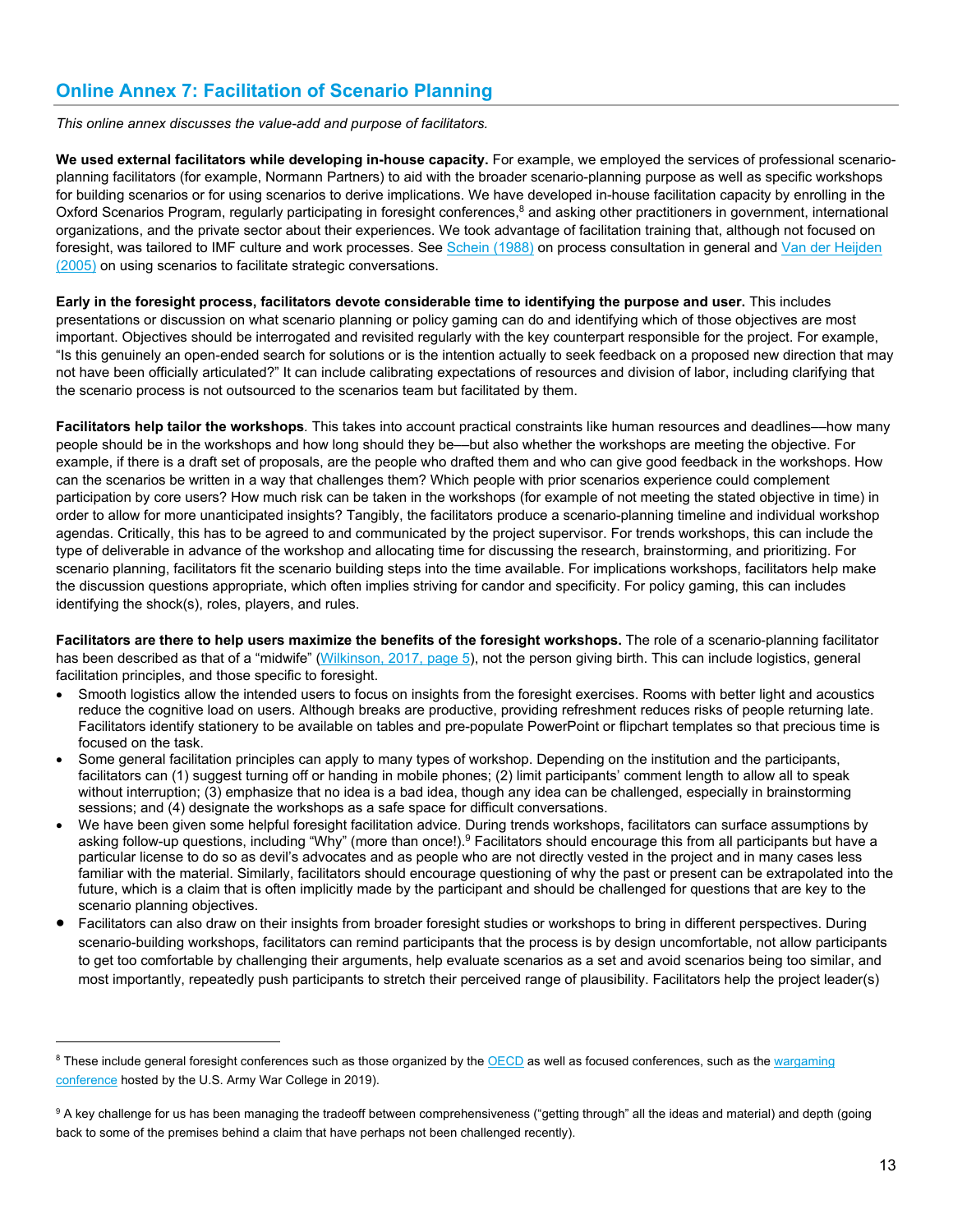make judgement calls like scenario selection, sometimes providing advice assertively if the workshop has hit an impasse.10 For implications workshops, facilitators encourage participants to answer questions precisely and frankly. Similarly, policy-gaming facilitation encourages players to be precise in their pro and con arguments.

 $10$  Another important challenge is whether to treat an apparent impasse as a productive pressure point that has uncovered an issue that merits further attention at the cost of delays (or compressing subsequent stages or the workshop) or alternatively as something on which to make a call and move forward.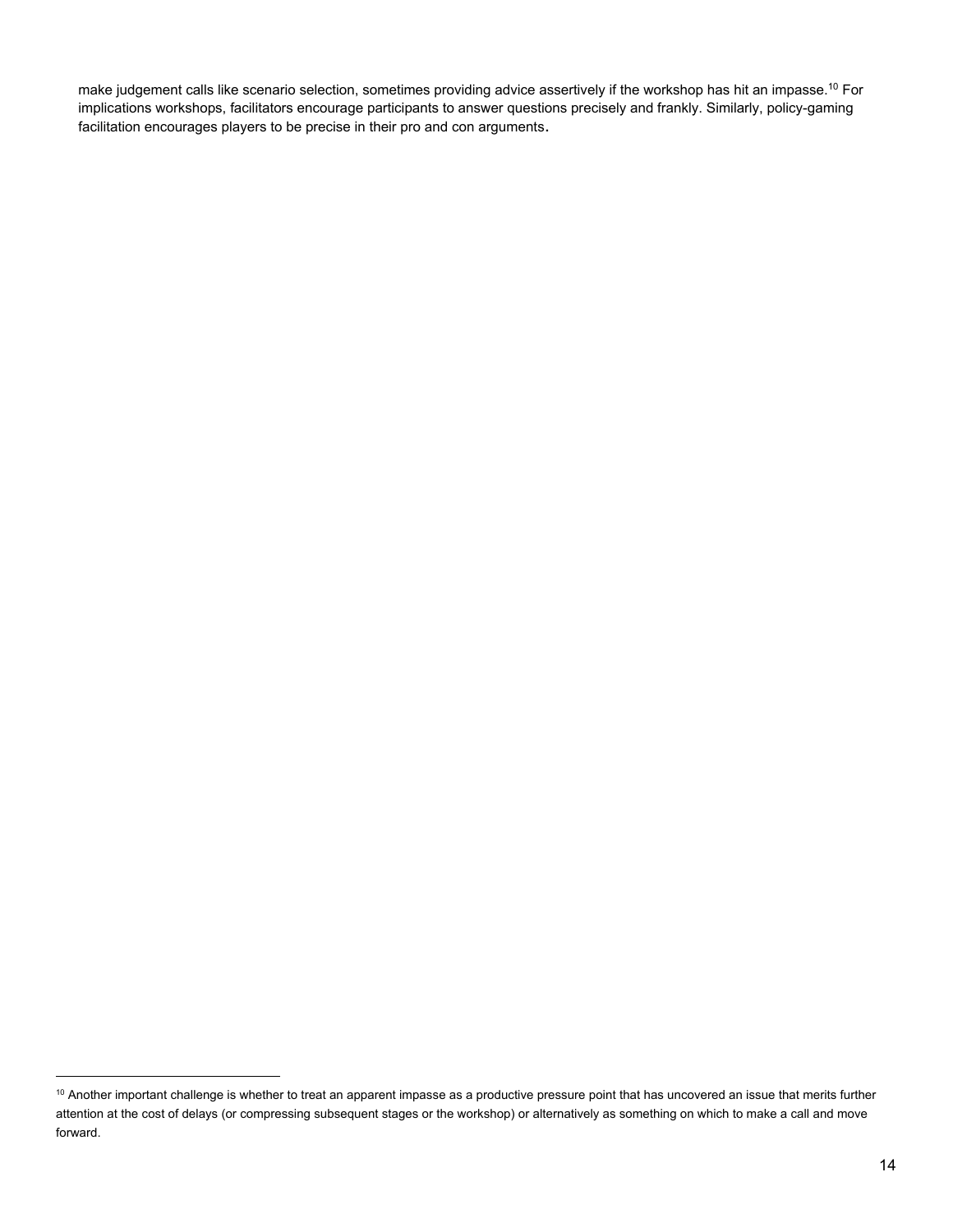## **Online Annex 8: Example Policy Game Instructions**

*This online annex shares an example set of instructions that were shared with participants for a Covid-19 vaccine distribution game and draws heavily on guidance from Mouat, et al.'s (2017) toolkit. There were several players that represented multiple implicit roles (e.g., emerging markets with vaccine production capacity could be China, India, and Brazil).* 

Each player should adopt the character(s) of the Actor(s) through role-play; this includes reflecting the economic leverage, culture/personality, and history of each Actor. Enthusiasm and a thorough reading of the briefing materials are sufficient preparation.

**Several players have multiple implicit countries or firms that they represent.** The player can take a single action on behalf of the collective group (e.g., some countries attempt to force commercial airlines to provide planes to help rapidly distribute the virus, invoking national security rationales). Alternatively, the player can pick a single implicit actor and take an actor-specific action. Making such choices will uncover the potential for collaborative action amongst the actor groups as well as the relative power of certain implicit actors in helping players meet their objectives.

At the start of the game, players will revisit a provided objective and write-down a second one. The objectives can be kept secret if the player prefers.

In a Matrix Game, actions are resolved by a structured sequence of logical "arguments".

Each player takes turns to make an argument, with successful arguments increasing the odds (determined by dice) of advancing the game and the player's position.

#### **How does one make and win a successful argument?**

The "Pros and Cons" System. In this system, each argument is broken down into the following steps:

- The active Players states:
	- One action (e.g., increase health spending; launch a public communications campaign; etc.).
	- The expected impact of the action.
	- Reasons (Pros) why it will be successful. Success is based on whether you will be able to carry out the action and whether it will have the intended impact.
- The other Players then state: A number of objective reasons why it might or might NOT be successful (if they can think of any) (Additional Pros + Cons). The main player can add additional objective Cons at this time as well.
- A required dice roll is determined using one of two methods: (e.g., if success is highly likely, a player might only need a total roll of 4 or better; if likely to be unsuccessful, a total roll of 10 or more might be needed).
	- Method 1 (used in this application): All players then offer a probability of whether, based on all the pros + cons, the argument is likely to be successful. Implicitly, each player should weight the Pros + cons (e.g., perhaps making compelling reasons worth two pros and two or three weaker reasons against only worth one con). The probability (e.g., 70 percent) is then mapped to the roll required (e.g., 6 or better).
	- Method 2 (used in other games): The adjudicator (possibly with the help of a subject matter expert) groups and evaluates pro/con arguments before reducing the required roll by 1 for each pro argument and increasing the required roll by 1 for each con argument. For example, 2 pros and 1 con would translate to a required roll of 7-2+1=6.
	- Dice are rolled to determine if the required number is obtained. This stage introduces luck such that likely successes can (rarely) fail and unlikely successes can sometimes materialize. The dice role can also inform the narrative. If for example the required target is barely met, success can be described as marginal. If there is a very high roll, then it can be described as resounding.
- A turn ends when all players have attempted an argument.

#### **Examples of Actions**

- 1. Government Actors
- a. Make deals with vaccine producers
- b. Diplomatic/Military (e.g., sign agreements with other nations on vaccine purchases/joint manufacturing)
- c. Fiscal: increased/decreased spending, raise/lower taxes, social transfer programs
- d. Monetary: raise/lower interest rates, open market operations, CFMs, interventions, QE, macroprudential policies
- e. Structural: governance, labor laws, business environment, price controls, PFM, SOEs, social safety nets (e.g., subsidies)
- f. Trade: tariffs, non-tariff barriers (including on vaccines or affiliated products), currency devaluation, CFMs
- g. Financing requests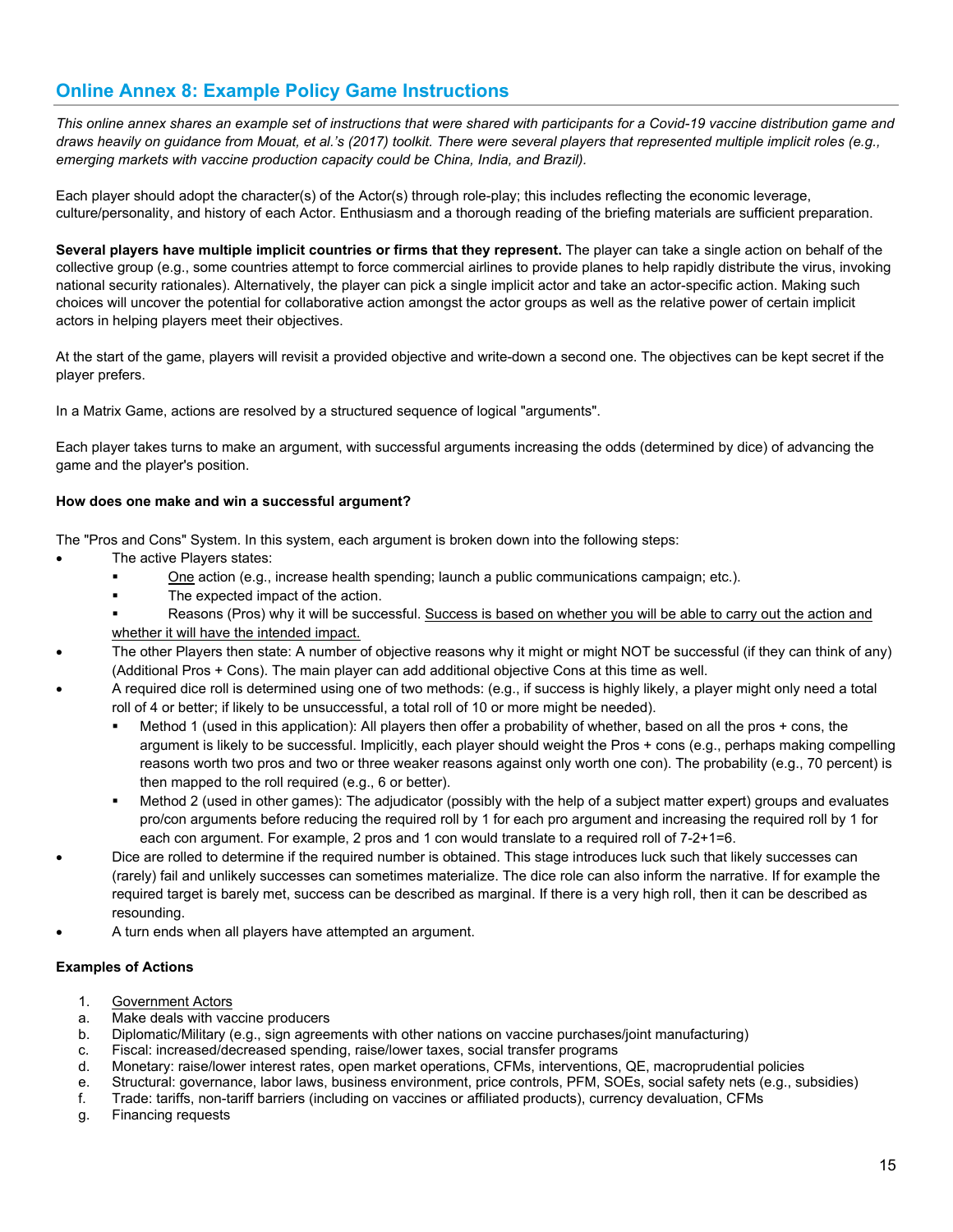- 2. Multilaterals
- a. Organizing vaccine production, transport, and distribution
- b. Surveillance
- c. Introducing new lending facilities (e.g., pandemic loan facility)
- d. Catalyzing other development partners' support
- e. Capacity development
- f. Setting institutional views/global standards
- g. Changing strategic focus
- h. Convening countries, experts, etc. for discussions/negotiations
- 3. Private Companies
- a. Allocating vaccines
- b. Mergers and acquisitions (including hostile takeovers)
- c. Research and Development Efforts (e.g., confirming efficacy)
- d. Lobbying Missions to Domestic/Foreign Governments
- e. Hiring and Recruitment Drives of new talent
- f. Publicity Campaigns
- g. Industrial Espionage/ Bribery
- h. Venture Capital/IPOs or other funding rounds.
- i. Government loans and partnerships

Note: Actions can and should take advantage of country-specific factors. This applies to factors specific to certain companies or multilateral organizations as well.

#### **Can players enter deals?**

After the first turn or the first day, deals can be negotiated with other players (e.g., via email or otherwise).

At the beginning of the second session:

- 1. The deal must be announced.
- 2. All involved parties must verbally state their agreement and the intended specific impact of the deal for their country.
- 3. In place of making an argument, each party to the deal rolls the 2 dice to determine whether or not the deal yielded the intended benefit for that player. A sum of 5 or higher is needed for success.

Why should I make a deal? Deals benefit from a disproportionate chance of being successful **(**each signatory must roll a 5 or higher to receive the intended impact of the deal, with an 83% chance of success).

#### **What's the time horizon for a turn?**

The length represented by a game turn may be variable during the game based on the events taking place, but typically occur over a period of about a year (i.e., giving time for trade tariffs to take effect).

#### **Do we determine everything, or will there be exogenous shocks?**

It's a world of heightened uncertainty, so there might be some unexpected surprises.

#### **More on arguments**

- You can argue about your own abilities or that of your counterparts, the existence of people, places, things or events, the weather, disease or public opinion. You can also argue about the expected effectiveness of a given action (e.g., whether conditions are ripe for a large or small fiscal multiplier). The actions and consequences of arguments are reflected in writing the results on the PowerPoint so the Players can keep track of what is going on.
- Some things can seem a little odd to new players "how can she argue about my country's ability to implement policy?" It is true, she can't block a new tax law, but she could argue that political will to raise taxes is low because of recent social unrest in the region. *The only criterion for judgement is the likelihood of the event/action being successful.*
- A common error in Matrix games is for a player to argue about another player being influenced by something or them agreeing to a course of action. The player is present and can simply be asked – which is why there is a little time between turns to allow the players to negotiate. It might be that a player wants to argue that all parties come to negotiations – in which case let them state their case, then ask the other players if they want to come along.
- Sometimes players get carried away with their arguments and try to do several different things. This isn't allowed in a Matrix game you only get to do one action a turn because part of the insight comes from deciding what the highest priority is. The action itself could be large, but it must be a single action.
- If two arguments are in direct opposition ("This happens" "No it doesn't") they represent a logical inconsistency since they cannot both be true. The earlier argument has already happened, so it is impossible for it not to have happened. An argument that contradicts a result from an earlier action or turn is highly unlikely to be successful (e.g., if by bad luck a devaluation attempt did not have the intended export response, the same player would be hard pressed to argue that it will work this time. Later on, the player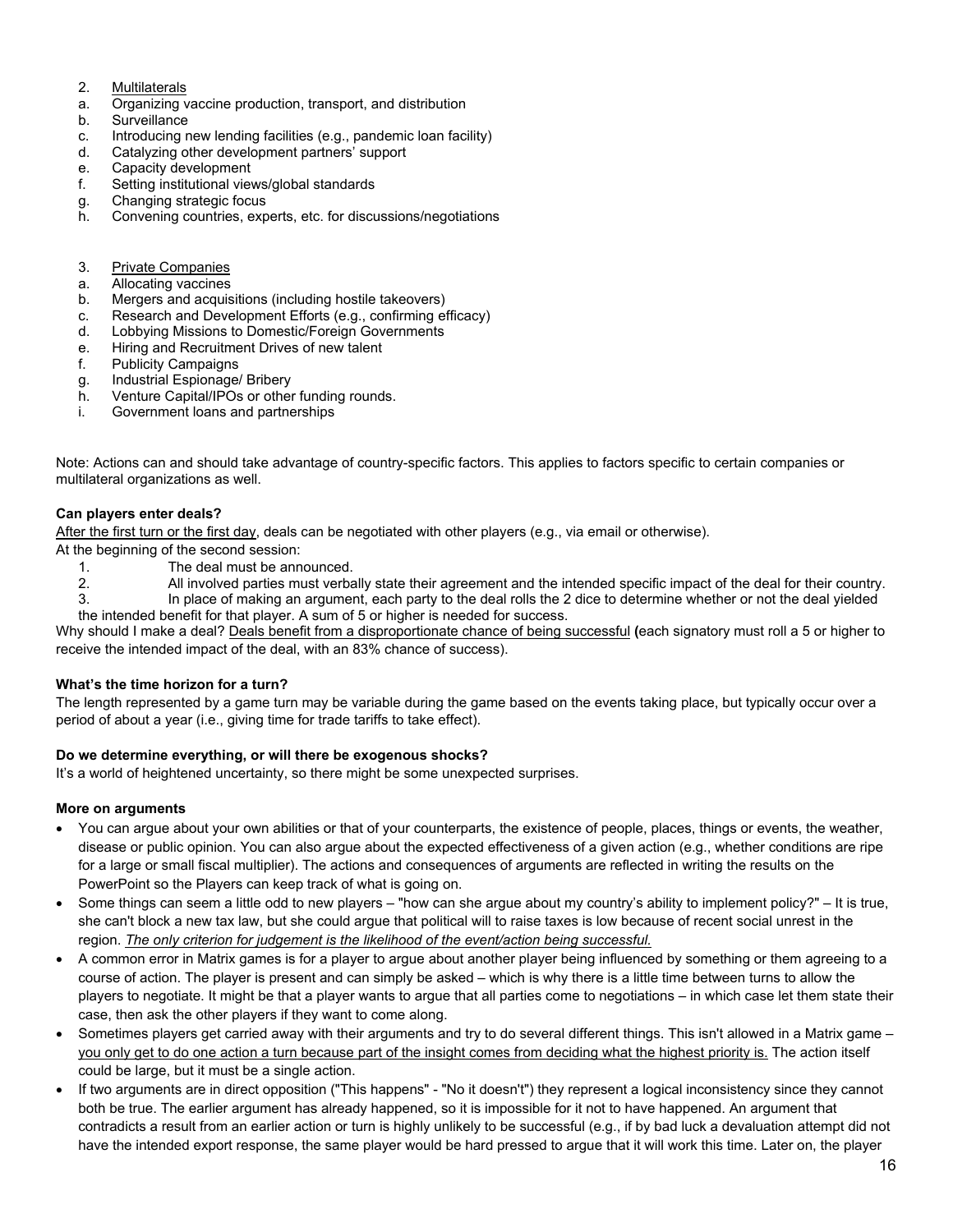may argue that the event is reversed, or circumstances have changed, but this tends to make for a poor narrative in the game and should be discouraged.

#### **How do you win the game?**

- Emphasis is placed on the process of game-playing and what comes out of the action-reaction sequence.
- However, meeting one's objectives is also a barometer of success. Prior to the start of the game, players are given one and should write down another objective based on the briefing (these can be kept secret). We will check on whether players have met their objectives around halfway through the game and at the end.
- The number of times your proposed action or negotiation succeeds is another measure.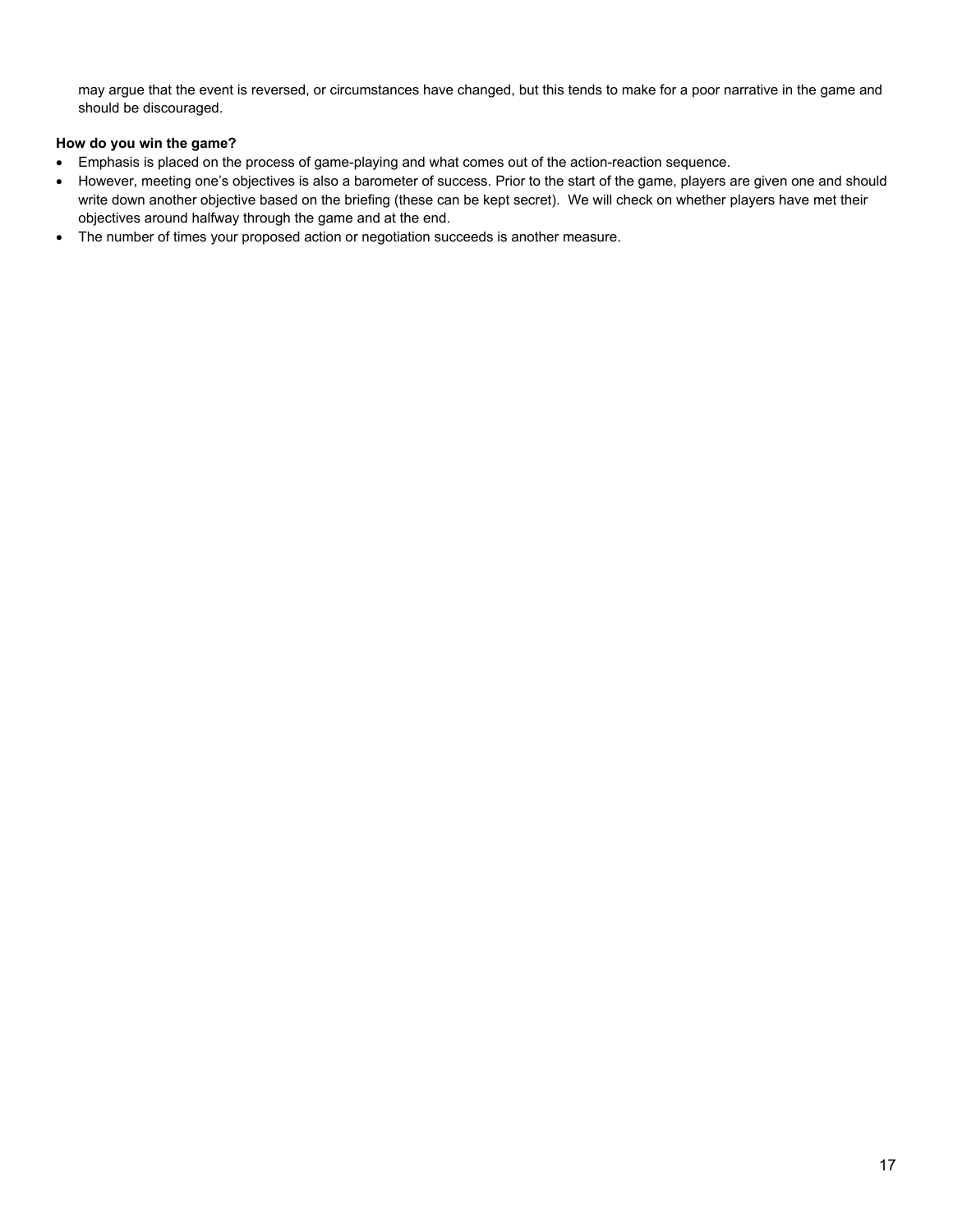## **Online Annex 9: Options for Foresight Engagement**

## *This online annex provides a comparison of different foresight methods, including their benefits and costs.*

| Activity with user                                                                                                                                                                                                                                                                                                                                                                   | <b>Examples</b>                                                                                    | <b>Positives</b>                                                                                                                                                                                                                                                                                            | <b>Negatives/Risks</b>                                                                                                                                                                                                                                                                                                                                           | <b>Resource Costs</b>                                                                                                                                                                                                                                                                                                                                                                                         |
|--------------------------------------------------------------------------------------------------------------------------------------------------------------------------------------------------------------------------------------------------------------------------------------------------------------------------------------------------------------------------------------|----------------------------------------------------------------------------------------------------|-------------------------------------------------------------------------------------------------------------------------------------------------------------------------------------------------------------------------------------------------------------------------------------------------------------|------------------------------------------------------------------------------------------------------------------------------------------------------------------------------------------------------------------------------------------------------------------------------------------------------------------------------------------------------------------|---------------------------------------------------------------------------------------------------------------------------------------------------------------------------------------------------------------------------------------------------------------------------------------------------------------------------------------------------------------------------------------------------------------|
| Full Scale, Wide Angle Scenario Planning - full<br>engagement starting with identification of<br>objectives (e.g., interviews), identification of keys<br>trends and uncertainties, followed with scenario<br>building workshop, and engagement on<br>implications for IMF/members (including methods<br>below).                                                                     | 2012-14 scenario<br>planning round to<br>stress-test the Fund's<br>business model.                 | Meets periodic need to inform<br>strategic direction.<br>Offers respite from daily activities<br>Enhanced familiarity and<br>ownership by user (especially top-<br>level).<br>Experience of building scenarios is<br>challenging and insightful, and<br>ultimately more influential on<br>subsequent stages | Without existing demand or operational<br>directive, value can be harder to<br>demonstrate in advance.                                                                                                                                                                                                                                                           | 3-4 days direct involvement by user<br>possibly with top-level and senior staff<br>though can be. spread over a long period<br>(e.g., months or years).<br>Considerable preparation from foresight<br>team, especially for top-level events.<br>Facilitation of top-level events by junior<br>foresight team or outside experts have<br>drawbacks, while no senior in-house staff<br>may have the background. |
| Targeted Scenario Planning - as above but<br>targeted at a narrow question that may be<br>identified by management or chosen by staff.<br>Questions can be open-ended or closed, focus on<br>the membership or internal strategy, etc. If not<br>directly relevant to the project, background<br>research on trends and uncertainties could be<br>skipped to reduce the time needed. | Future of work in<br>Africa.                                                                       | As above<br>More potential for a direct output,<br>though usually direct output<br>prompts the scenario planning.<br>More chance of a deep dive on an<br>issue and actionable conclusions.<br>Synergies between staff work<br>needed for direct output and for<br>scenario planning.                        | Can be insufficiently aware of broader<br>factors without recent wide-angle exercise or<br>in-built research into trends and<br>uncertainties.<br>Topic chosen, if operational, can be "loaded"<br>and people can participate with positions<br>rather than an open mind                                                                                         | 4-8 hours direct involvement by user<br>Low/no marginal cost on staff preparatory<br>work on trends and uncertainties.<br>Identified project can save time on<br>establishing objectives, but still<br>considerable preparation from foresight<br>team.                                                                                                                                                       |
| <b>Engagement with Prepared Scenarios via</b><br>premortems, gamification, or targeted questions.                                                                                                                                                                                                                                                                                    | Future of technical<br>assistance on fiscal<br>matters (based on<br>2017 wide-angle<br>scenarios). | Can leverage existing materials if<br>the existing scenario set is still<br>relevant.                                                                                                                                                                                                                       | Scenarios should be built to purpose based<br>on best practice (e.g., surveillance<br>landscape, reserves configuration, future of<br>work in Africa) since there are fewer topics<br>that can be addressed<br>Less ownership of and experiential learning<br>from the scenarios<br>Less differentiation from other exercises or<br>publicly available scenarios | 2-4 hours for user.<br>Can require only moderate preparation<br>from foresight team.                                                                                                                                                                                                                                                                                                                          |
| Policy-gaming -strategic simulation exercises on<br>topical issues that involves roleplay.                                                                                                                                                                                                                                                                                           | <b>Capital Flow</b><br>Measures.                                                                   | Experiential learning by taking on a<br>role (including the IMF or within the<br>IMF)<br>Helps develop contingency<br>planning<br>Facilitates team building                                                                                                                                                 | Area-dept help with preparation potentially<br>needed, especially in more technical or less<br>familiar fields.<br>Can amplify biases/priors<br>Enjoyment of the game clouds substantive<br>learning that occurs<br>Gamification of serious risks can appear<br>dismissive of real-world stakes                                                                  | $\frac{1}{2}$ day for user plus trial runs.<br>Moderately high prep needs from RU team<br>and other staff on subject matter to build<br>playbook materials.<br>Careful adjudication for top-level events.                                                                                                                                                                                                     |